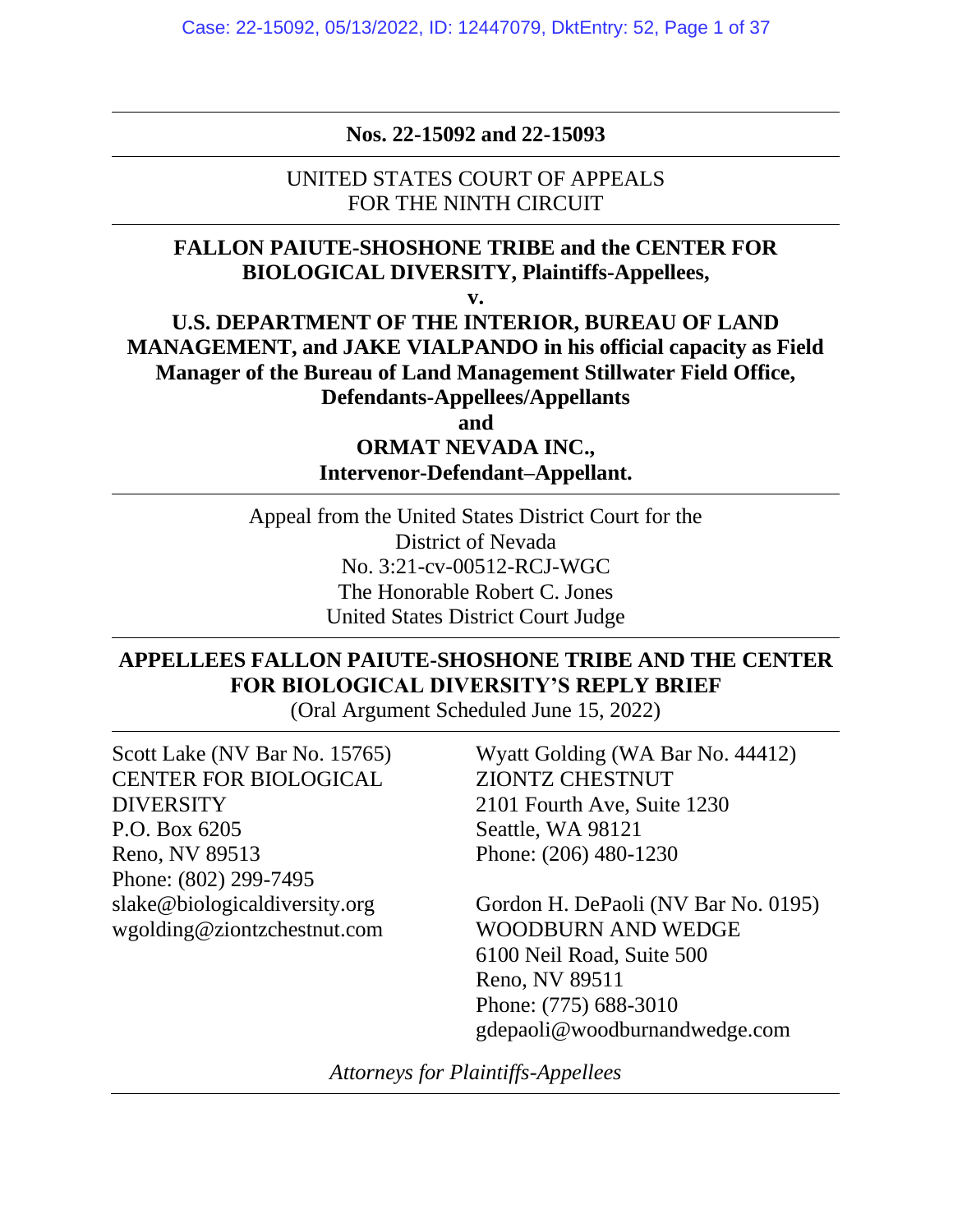# **TABLE OF CONTENTS**

|    |                                                                       |    | REPLY TO FEDERAL APPELLEES' STATEMENT OF THE CASE 3                |  |  |  |  |  |
|----|-----------------------------------------------------------------------|----|--------------------------------------------------------------------|--|--|--|--|--|
|    |                                                                       |    |                                                                    |  |  |  |  |  |
| I. |                                                                       |    |                                                                    |  |  |  |  |  |
| П. | Appellees are Likely to Succeed on the Merits of their NEPA, APA, and |    |                                                                    |  |  |  |  |  |
|    |                                                                       |    |                                                                    |  |  |  |  |  |
|    | A.                                                                    |    |                                                                    |  |  |  |  |  |
|    |                                                                       | 1. | <b>BLM Unlawfully Relied on an Inadequate and</b>                  |  |  |  |  |  |
|    |                                                                       |    | <b>Discretionary Mitigation Plan and Failed to Collect</b>         |  |  |  |  |  |
|    |                                                                       |    |                                                                    |  |  |  |  |  |
|    |                                                                       | 2. | <b>Controversy and Uncertainty Regarding Ormat's Model</b>         |  |  |  |  |  |
|    |                                                                       |    |                                                                    |  |  |  |  |  |
|    |                                                                       | 3. | <b>BLM Failed to Evaluate the Potential Severe Impacts of</b>      |  |  |  |  |  |
|    |                                                                       |    | <b>Spring Dewatering or Permanent Alteration</b> 15                |  |  |  |  |  |
|    |                                                                       | 4. | <b>BLM Failed to Analyze or Mitigate Visual and Aesthetic</b>      |  |  |  |  |  |
|    |                                                                       |    |                                                                    |  |  |  |  |  |
|    | <b>B.</b>                                                             |    | <b>BLM Violated the APA and NEPA by Deviating from Recent</b>      |  |  |  |  |  |
|    |                                                                       |    | <b>Agency Direction on Protection of Sacred Sites19</b>            |  |  |  |  |  |
|    | $\mathbf{C}$ .                                                        |    |                                                                    |  |  |  |  |  |
|    |                                                                       |    | III. The Three Remaining Factors Support Issuance of a Preliminary |  |  |  |  |  |
|    |                                                                       |    |                                                                    |  |  |  |  |  |
|    |                                                                       |    | .30                                                                |  |  |  |  |  |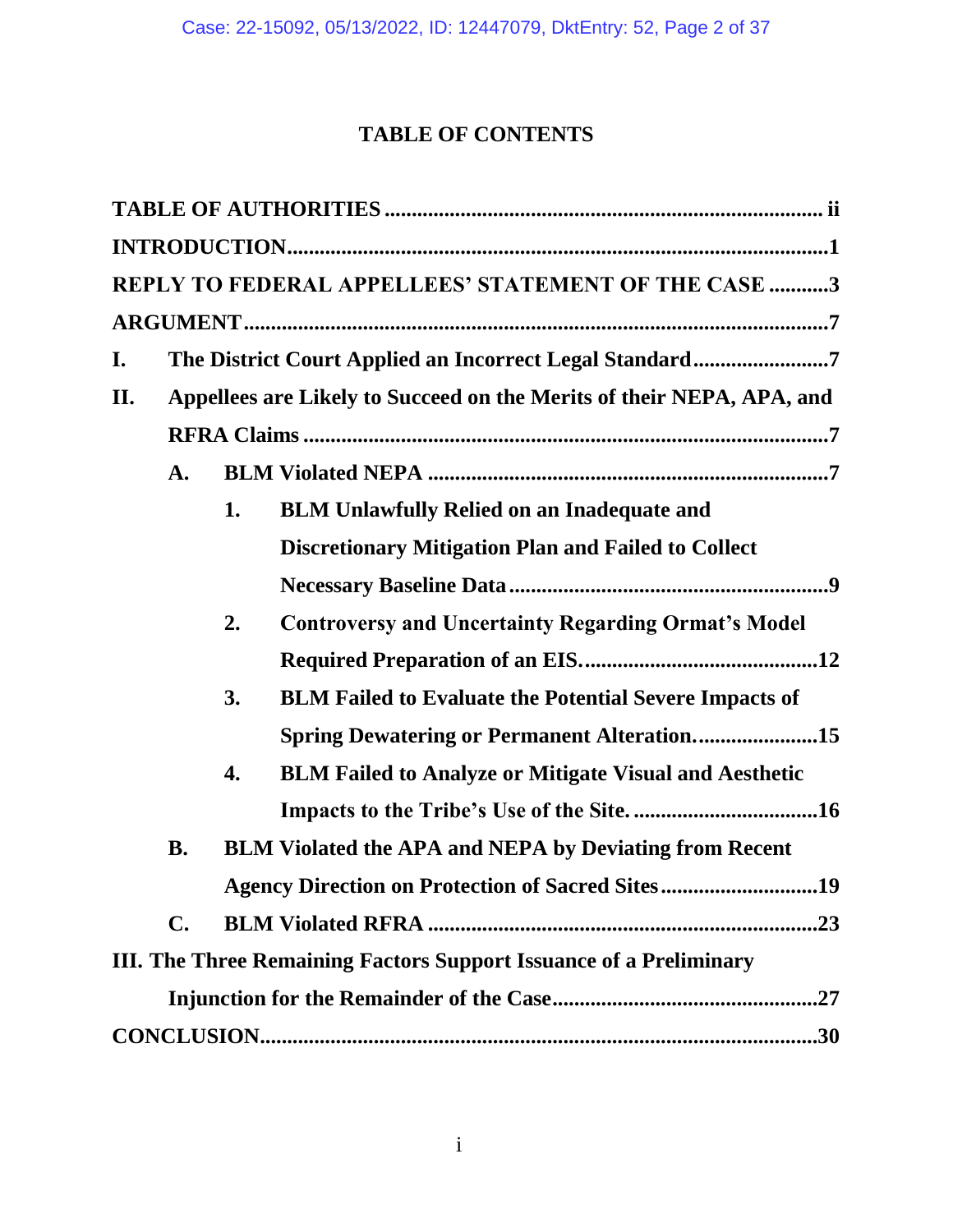# **TABLE OF AUTHORITIES**

# **CASES**

| Alliance for Wild Rockies v. Cottrell, 632 F.3d 1127 (9th Cir. 2011)7, 28                                                                   |
|---------------------------------------------------------------------------------------------------------------------------------------------|
|                                                                                                                                             |
| Burwell v. Hobby Lobby Stores, Inc., 573 U.S. 682 (2014)  23, 25, 26                                                                        |
|                                                                                                                                             |
| Comanche Nation v. United States, No. CIV-08-849-D, 2008 WL 4426621 (W.D.                                                                   |
| Ctr. for Biological Diversity v. Haaland, 998 F.3d 1061 (9th Cir. 2021) 20                                                                  |
| Ctr. for Biological Diversity v. United States Forest Serv., 349 F.3d 1159 (9th Cir.                                                        |
| DriveWealth, LLC v. Elec. Transaction Clearing, Inc., No. CV 19-10550-DMG<br>(Ex), 2019 U.S. Dist. LEXIS 229236 (C.D. Cal. Dec. 23, 2019)30 |
|                                                                                                                                             |
| Guru Nanak Sikh Society v. City. of Sutter, 456 F.3d 978 (9th Cir. 2006)27                                                                  |
|                                                                                                                                             |
|                                                                                                                                             |
| Int'l Church of the Foursquare Gospel v. City of San Leandro, 634 F.3d 1037 (9th                                                            |
| Kern v. U.S. Bureau of Land Mgmt., 284 F.3d 1062 (9th Cir. 2002)11                                                                          |
| Lands Council v. McNair, 537 F.3d 981 (9th Cir. 2008)15                                                                                     |
| Lyng v. Nw. Indian Cemetery Protective Ass'n, 485 U.S. 439 (1988)24                                                                         |
|                                                                                                                                             |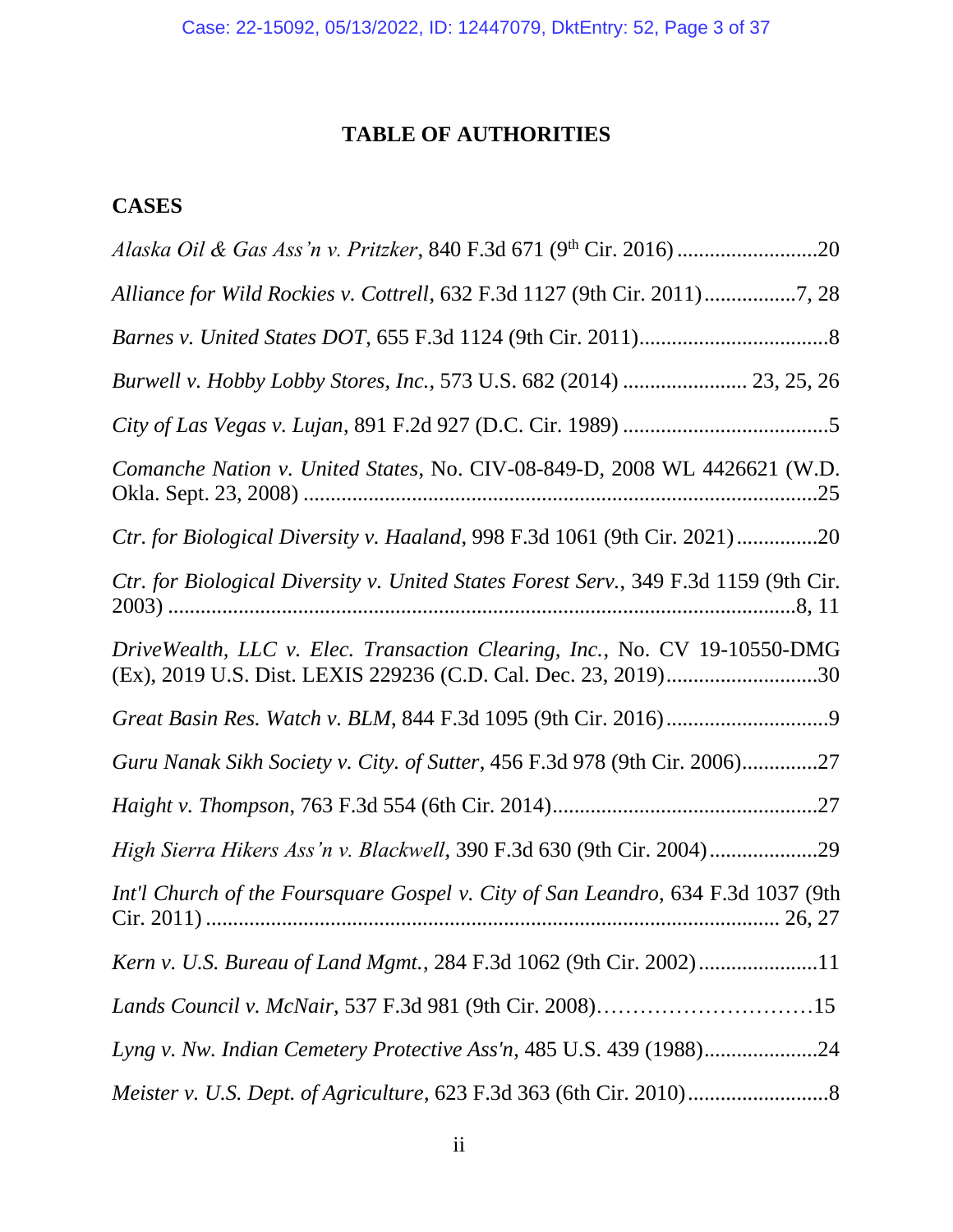| N. Plains Res. Council, Inc. v. Surface Transp. Bd, 668 F.3d 1067 (9th Cir. 2011) 11       |
|--------------------------------------------------------------------------------------------|
| Nat. Res. Def. Council, Inc. v. Hodel, 618 F. Suppl. 848 (E.D. Cal. 1985) 16               |
| Nat'l Audubon Soc'y v. Dep't of Navy, 422 F.3d 174 (4th Cir. 2005) 13                      |
| Nat'l Parks & Conservation Ass'n v. Babbitt, 241 F.3d 722 (9th Cir. 2001) 9                |
| Native Ecosystems Council v. United States Forest Serv., 418 F.3d 953 (9th Cir.            |
|                                                                                            |
| Navajo Nation v. U.S. Forest Serv., 535 F.3d 1058 (9th Cir. 2008)  24, 26                  |
| Nw. Envtl. Def. Ctr. v. Bonneville Power Admin., 117 F.3d 1520 (9 <sup>th</sup> Cir. 1997) |
| Nw. Envtl. Def. Ctr. v. Bonneville Power Admin., 477 F.3d 668 (9th Cir. 2007) 12           |
| Okanogan Highlands Alliance v. Williams, 236 F.3d 468 (9th Cir. 2000) 9                    |
| Pit River Tribe v. United States Forest Serv., 469 F.3d 768 (9th Cir. 2006) 18             |
|                                                                                            |
| San Jose Christian College v. City of Morgan Hill, 360 F.3d 1024 (9th Cir. 2004)           |
|                                                                                            |
|                                                                                            |
|                                                                                            |
| W. Watersheds Project v. Kraayenbrink, 620 F.3d 1187 (9th Cir. 2010) 23                    |
| W. Watersheds Project v. Zinke, 336 F. Supp. 3d 1204 (D. Idaho 2018)29                     |
| Wetlands Action Network v. U.S. Army Corps of Engineers, 222 F.3d 1106 (9th                |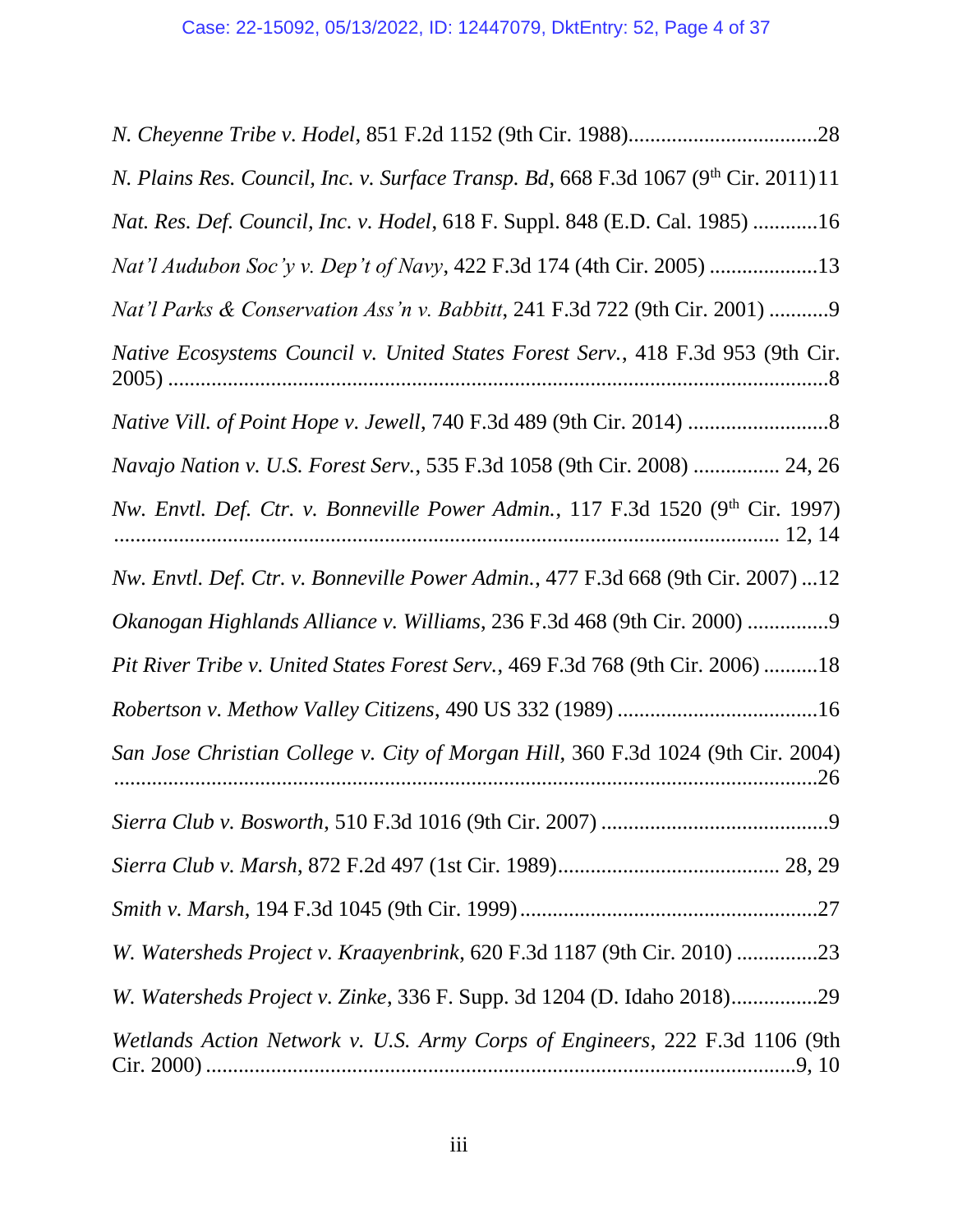## **STATUTES**

## **REGULATIONS**

## **OTHER AUTHORITIES**

| Memorandum of Understanding Regarding Interagency Coordination and                   |
|--------------------------------------------------------------------------------------|
| Order 3403, Joint Secretarial Order on Fulfilling the Trust Responsibility to Indian |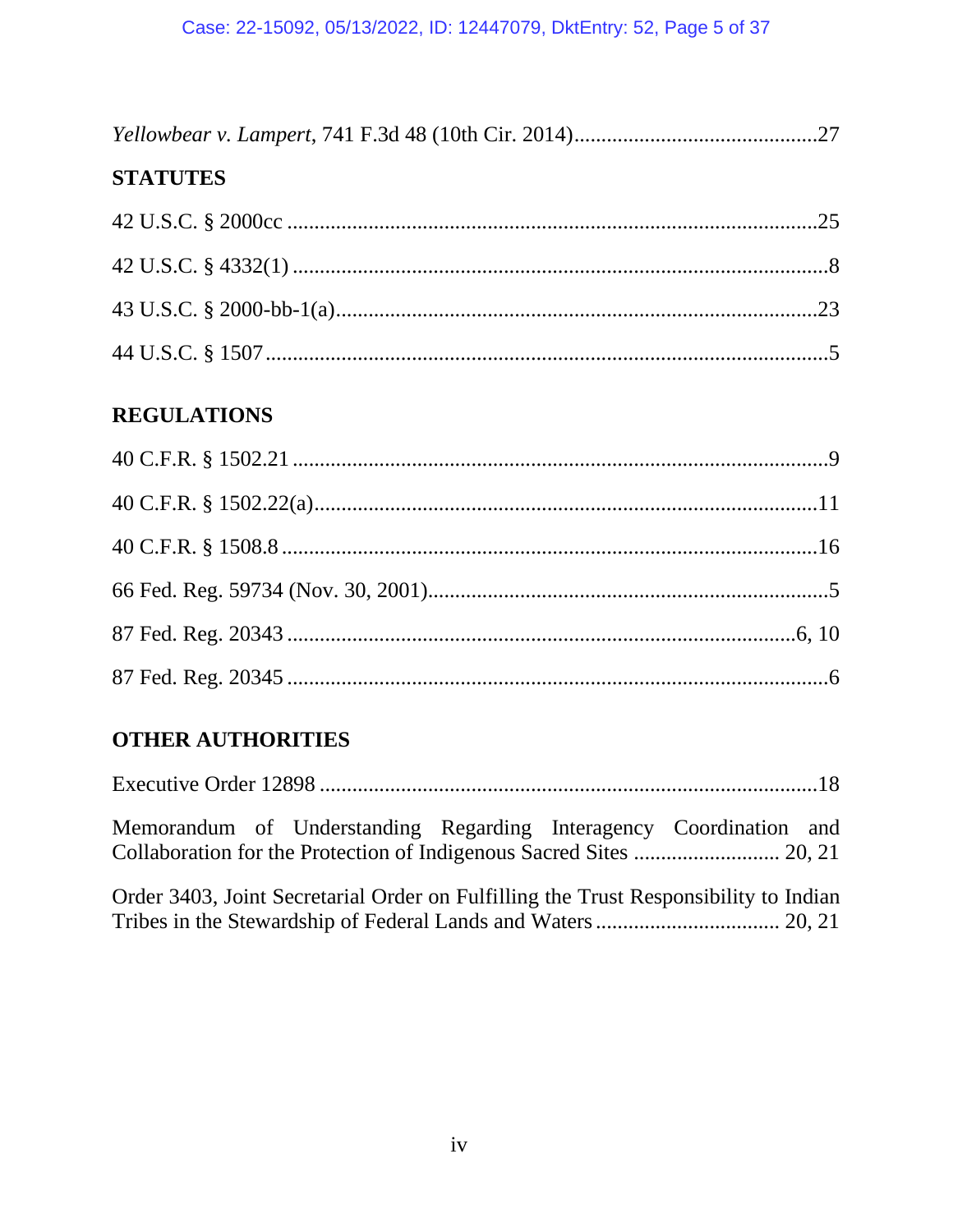#### **INTRODUCTION**

The Dixie Meadows Geothermal Utilization Project ("Project")—authorized by Federal Appellee the Bureau of Land Management ("BLM") and currently under construction on federal public lands—threatens to destroy the only known habitat of an endangered species and would permanently ruin a Tribal sacred site. These foreseeable and devastating impacts prompted Appellees, the Center for Biological Diversity (the "Center") and the Fallon Paiute-Shoshone Tribe (the "Tribe") to provide detailed and substantive comments on the Project before it was approved. Numerous federal and state agencies, including the U.S. Fish and Wildlife Service ("FWS") raised similar objections to the proposal, which remain unresolved.

As late as October 26, 2021, BLM informed the Tribe's Business Council that it would not approve the Project without further consultation, further evaluation of the Project's likely impacts, and a decision from FWS regarding the endangered status of the Dixie Valley toad. Shortly thereafter, Interior Secretary Debra Haaland issued Secretarial Order 3403 and a memorandum of understanding governing consideration of tribal sacred sites. Through these directives the Department promised to better recognize and safeguard sacred sites on federal public land.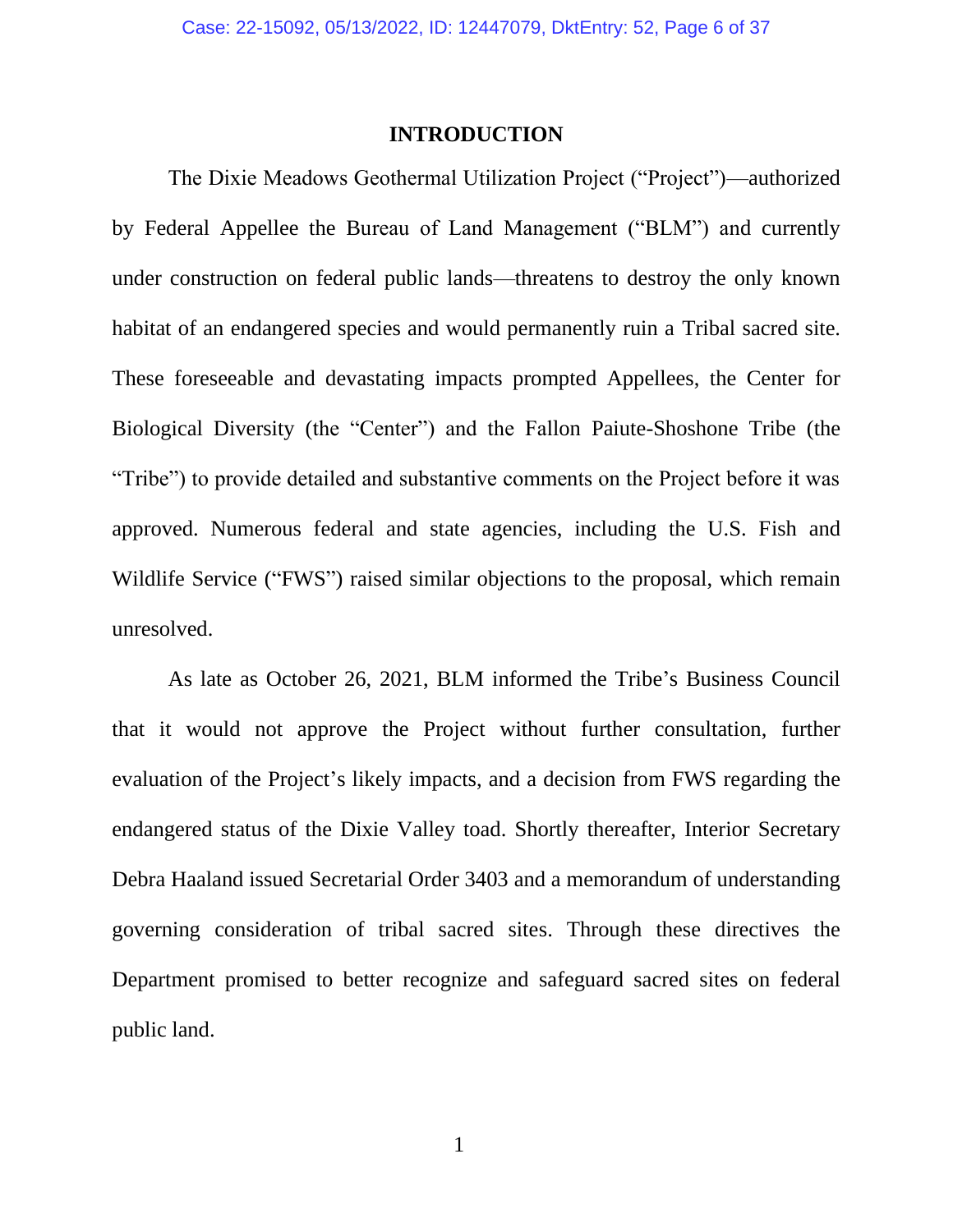BLM, however, abruptly reversed course in November of 2021. BLM not only approved the Project without further modifications, and without conducting the promised consultation and analysis, but also implausibly concluded that Project would cause *no* significant environmental impacts.

FWS has since confirmed the significant impacts of the Project by taking the extraordinary step of issuing a Final Rule on April 7, 2022 immediately listing the Dixie Valley toad as "endangered" under the Endangered Species Act's ("ESA") "emergency listing" provision. FWS's emergency listing rule cites the Project as the main threat to the species, and concludes that "existing regulatory mechanisms," including Appellant and Project developer Ormat's Nevada Inc.'s ("Ormat") Aquatic Resources Monitoring and Mitigation Plan ("ARMMP") are inadequate to save the toad from potential extinction.

Federal Appellees and Ormat now ask this court to accept a number of facially unreasonable positions—among them, that the reasonably foreseeable extinction of an entire species does not qualify as a "significant impact" on the environment; that the court should defer to an agency "presumption" regarding the project's impacts that flies in the face of FWS's detailed expert analysis, the bulk of scientific literature on the impacts of geothermal development, and real-world experiences in Nevada; and that building a major industrial facility on a tribal sacred site, with the effect of making the Tribe's religious practice impossible to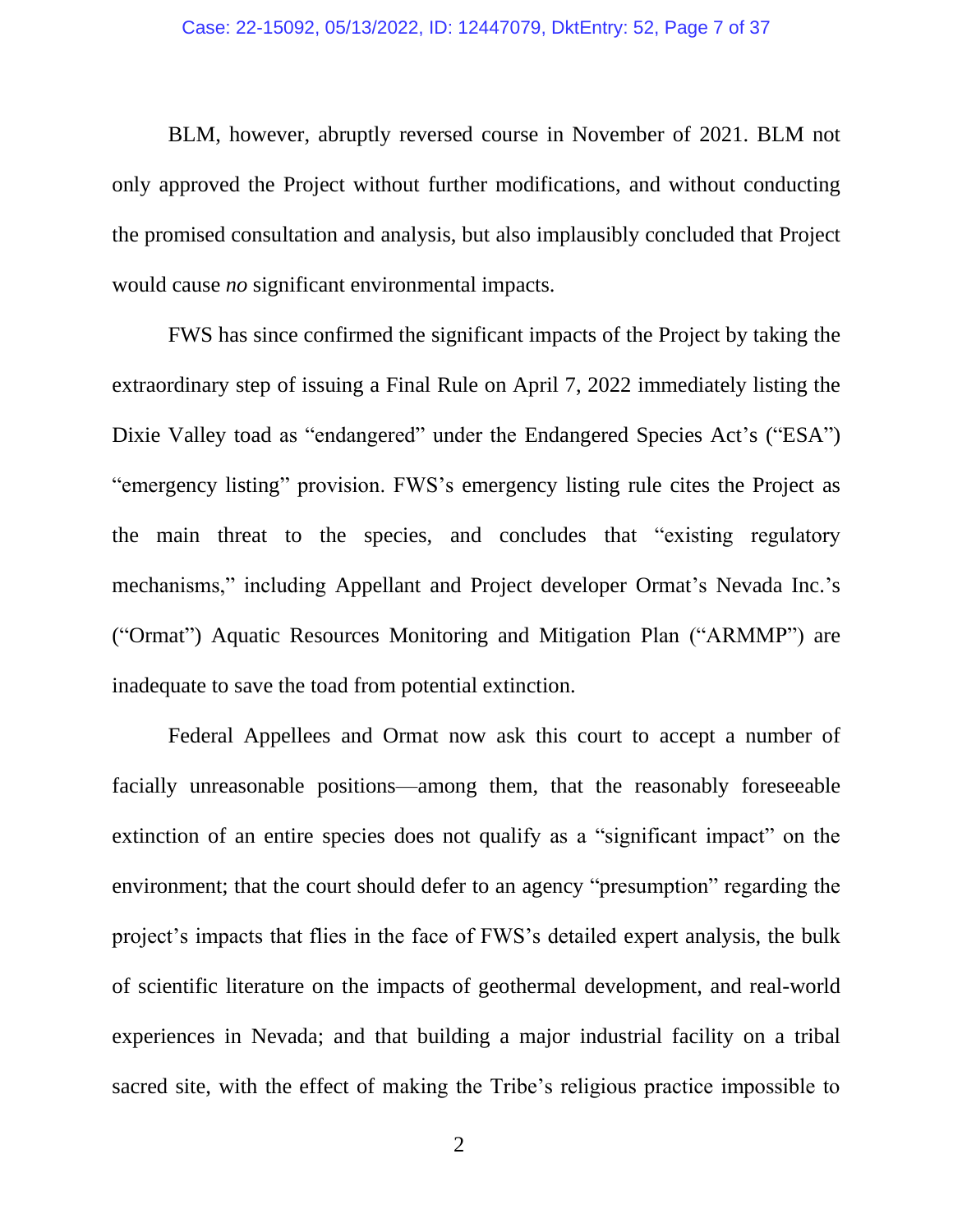carry out, does not constitute a significant impact on the human environment or a "substantial burden" on religious exercise. To accept these positions would make empty words of the Administrative Procedure Act's prohibition on "arbitrary and capricious" agency decisionmaking, and the Religious Freedom Restoration Act's ("RFRA") broad protection of religious expression.

### **REPLY TO FEDERAL APPELLEES' STATEMENT OF THE CASE**

The Tribe and the Center incorporate by reference the Statement of the Case from their Principal and Response Brief, ECF No. 27, and include the following in response to Ormat and Federal Appellees' statements of the case and summary of "post-decisional developments."

Ormat and BLM repeatedly minimize the Project footprint and characterize construction as only occurring within one-quarter mile of wetlands. *See, e.g.*, Ormat Br. at 15. This is incorrect. Fig. 3 of the EA demonstrates that the Project consists of both powerplants and a dense tangle of well pads and infrastructure, which collectively cover 126 acres and are within approximately 500 feet of wetlands. 3-ER-0223 (sum of disturbance aside from transmission line).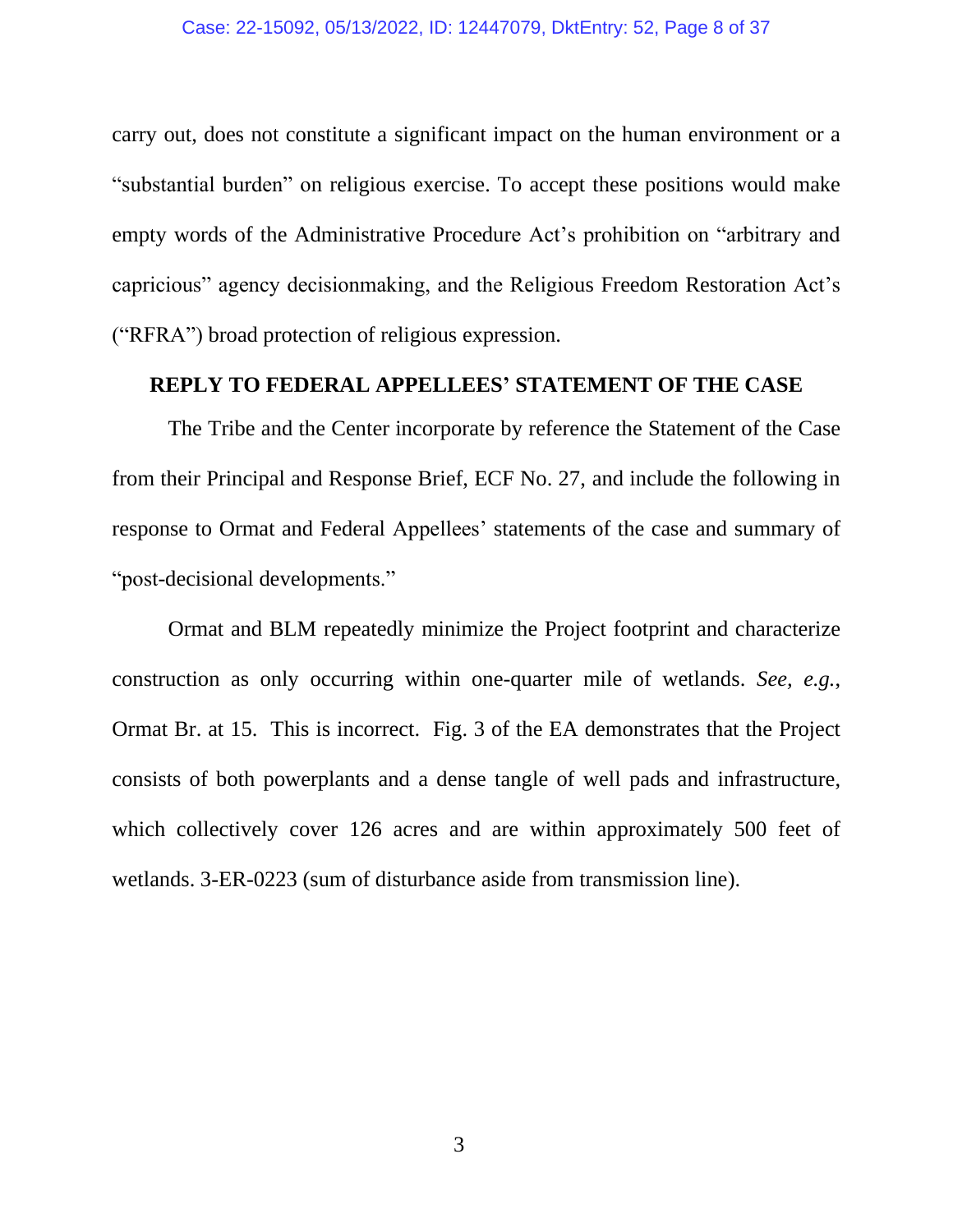

3-ER-0224. The two powerplants *each* cover 16 acres—four times the size of the U.S. Capitol grounds apiece. *See* 3-SER-601. Moreover, four well pads, each of which covers 3 acres (more than two football fields), 3-ER-0231, are located between the powerplants and the wetlands, with the closest roughly 500 feet away.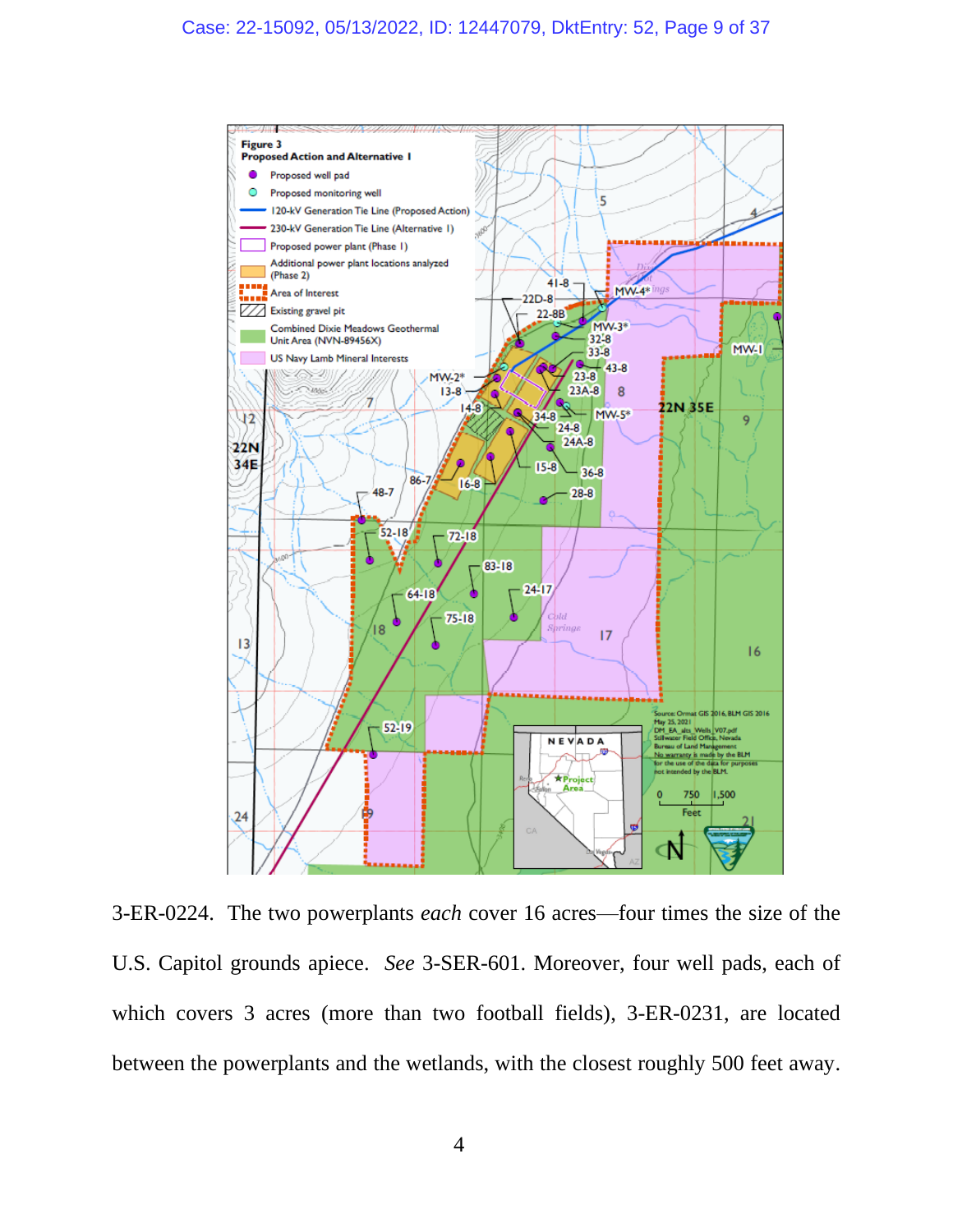*See* 3-ER-0224; 2-ER-184. Large pipelines connect the well pads to the powerplants. While BLM never provided any visual depiction of the Project, Fig. 3 gives some sense of its enormity and impact.

Ormat and Federal Appellees repeatedly discuss FWS's April 7 emergency listing rule, while asserting that it is not properly before the Court. *See* Fed Resp/Reply. Br., ECF 43, at 59-60. However, Federal Appellees put the Final Rule at issue, *see id.*, and Ormat concedes the information in the rule confirms the FWS' comments in opposition to Project approval. *See* Ormat Resp./Reply Br., ECF 44, at 28 ("[T]he Service relied on findings that largely repackage cooperating agency comments already submitted to BLM on the draft EA and ARMMP."). The Tribe and Center request judicial notice of the Final Rule. *See* 44 U.S.C. § 1507.

The listing is a powerful rebuke to BLM's assertions that the Project will have no significant impacts. Emergency listing is available only where FWS finds that there is an "emergency posing a significant risk to the well-being of any species," and has been used only two other times in the ESA's 49-year history. *See* 66 Fed. Reg. 59734 (Nov. 30, 2001) (Columbia Basin "distinct population segment" of the pygmy rabbit); *City of Las Vegas v. Lujan*, 891 F.2d 927 (D.C. Cir. 1989) (Mojave Desert population of desert tortoise).

Here, FWS's emergency listing rule is clear: the Project will harm the Dixie Meadows springs and jeopardize the continued existence of the Dixie Valley toad.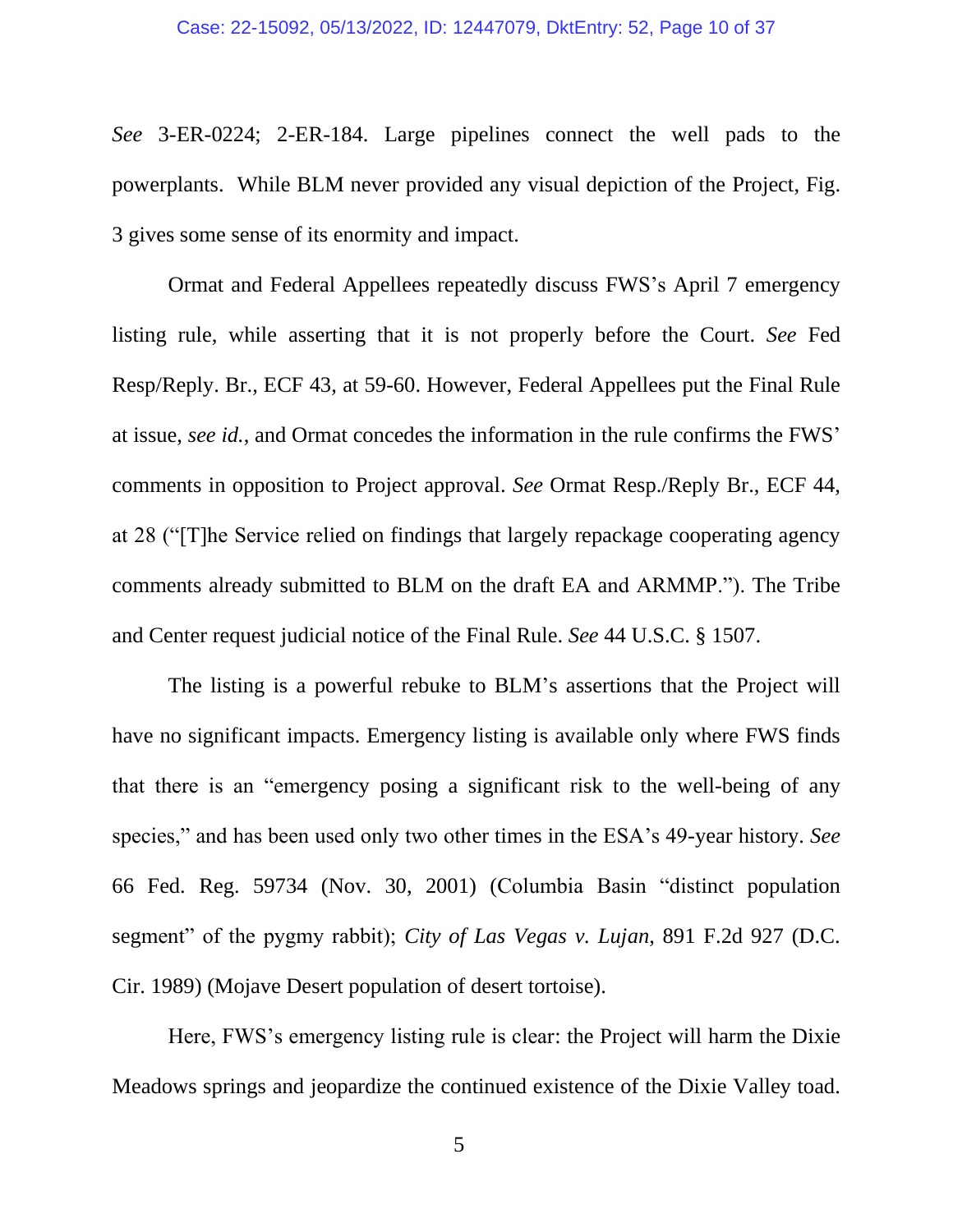#### Case: 22-15092, 05/13/2022, ID: 12447079, DktEntry: 52, Page 11 of 37

FWS determined, "based on the best available scientific and commercial information," and with a "high degree of certainty," that "geothermal production will have severe, negative effects on the geothermal springs the [toad] relies on for habitat." 87 Fed. Reg. 20345. Indeed, all probable scenarios that FWS considered "result in a high level of reproductive failure for the Dixie Valley toad in the near future." *Id.* at 20344.

The Tribe and the Center based their claims in part on FWS' comments and opposition to the project. *See, e.g.*, 1-SER-106 (discussing agency comments on ARMMP). FWS's post-decision actions confirm that BLM failed to meaningfully respond to FWS's direct criticisms, failed to take a "hard look" at the Project's impacts, and attempted to sweep inconvenient facts—such as the lack of support Ormat's hydrogeologic conceptual model—under the rug.

The emergency listing rule also confirms that the ARRMP does not provide adequate "guardrails" against significant impacts but rather assumes without basis that effects to the springs are reversible. *See* 87 Fed. Reg. 20343 (explaining that "[e]xperts had low confidence in the ability of the Monitoring and Mitigation Plan to both detect and mitigate changes to the temperature and flow of surface springs in Dixie Meadows").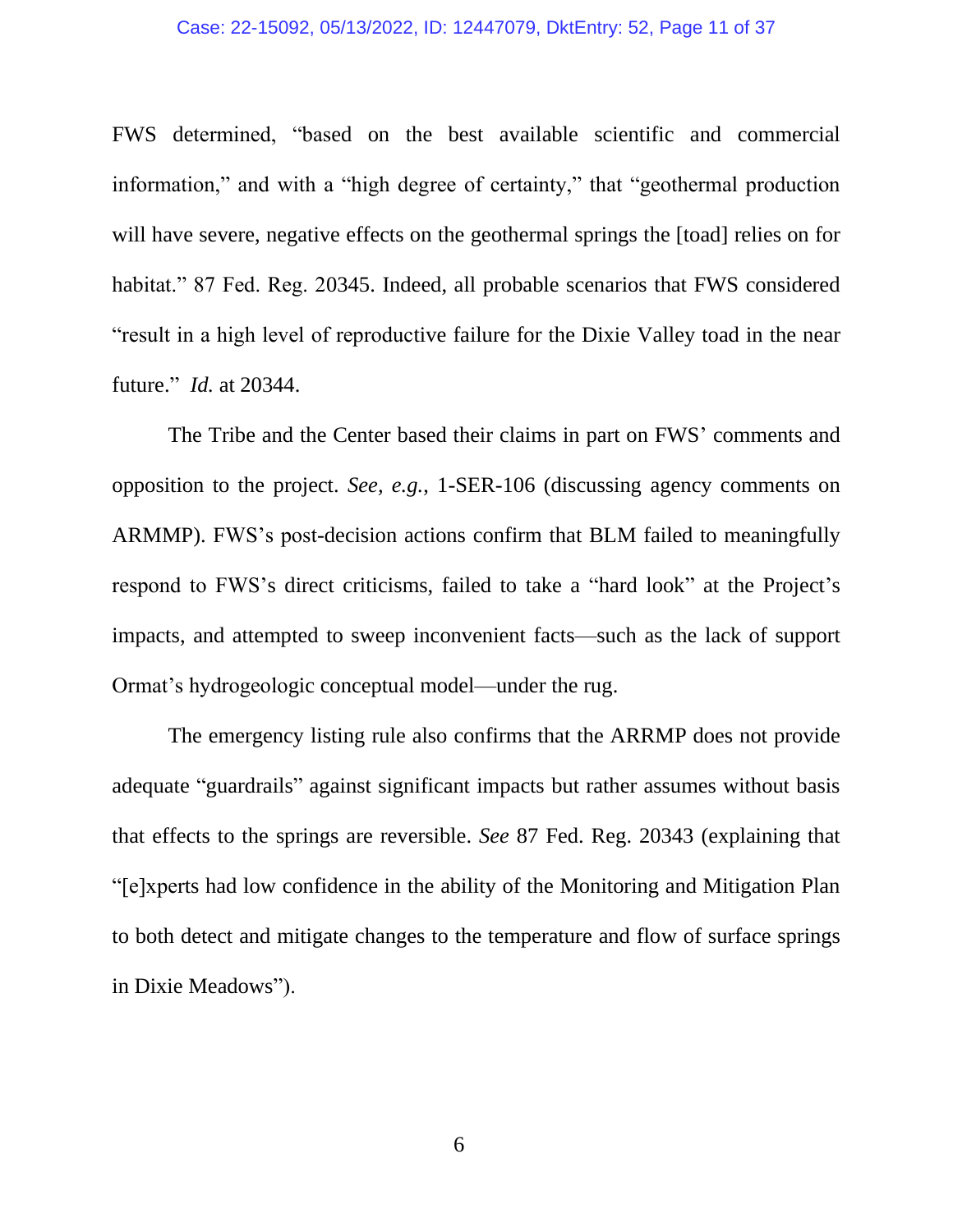#### **ARGUMENT**

### **I. The District Court Applied an Incorrect Legal Standard**

This Court has held a party seeking an injunction must only raise "serious questions" regarding success on the merits if the balance of hardships tips sharply in its favor and it meets the remaining two factors. *See Alliance for Wild Rockies v. Cottrell*, 632 F.3d 1127, 1134 (9th Cir. 2011). Federal Appellees acknowledge the district court's error and the correct standard of review, Fed. Resp. Br., ECF 43, at 25 n. 8, yet argue the error was immaterial because the district court did not find that the balance of hardships tips sharply in favor of the Tribe and Center. However, the balance of hardships is an issue on appeal, and application of an incorrect legal standard in denial of a preliminary injunction is an independent error of law. *See Alliance for Wild Rockies v. Cottrell*, 632 F.3d at 1135.

## **II. Appellees are Likely to Succeed on the Merits of their NEPA, APA, and RFRA Claims**

#### **A. BLM Violated NEPA**

The core of Federal Appellees' response is the repeated assertion that an agency must only demonstrate that it acknowledged or identified a potential environmental impact to satisfy NEPA. *See, e.g.*, Federal Appellees' Resp. Br., ECF 44, at 40, 42. But NEPA requires more than a perfunctory checklist—it "require[es] that federal agencies carefully weigh environmental considerations and consider potential alternatives . . . before the government launches any major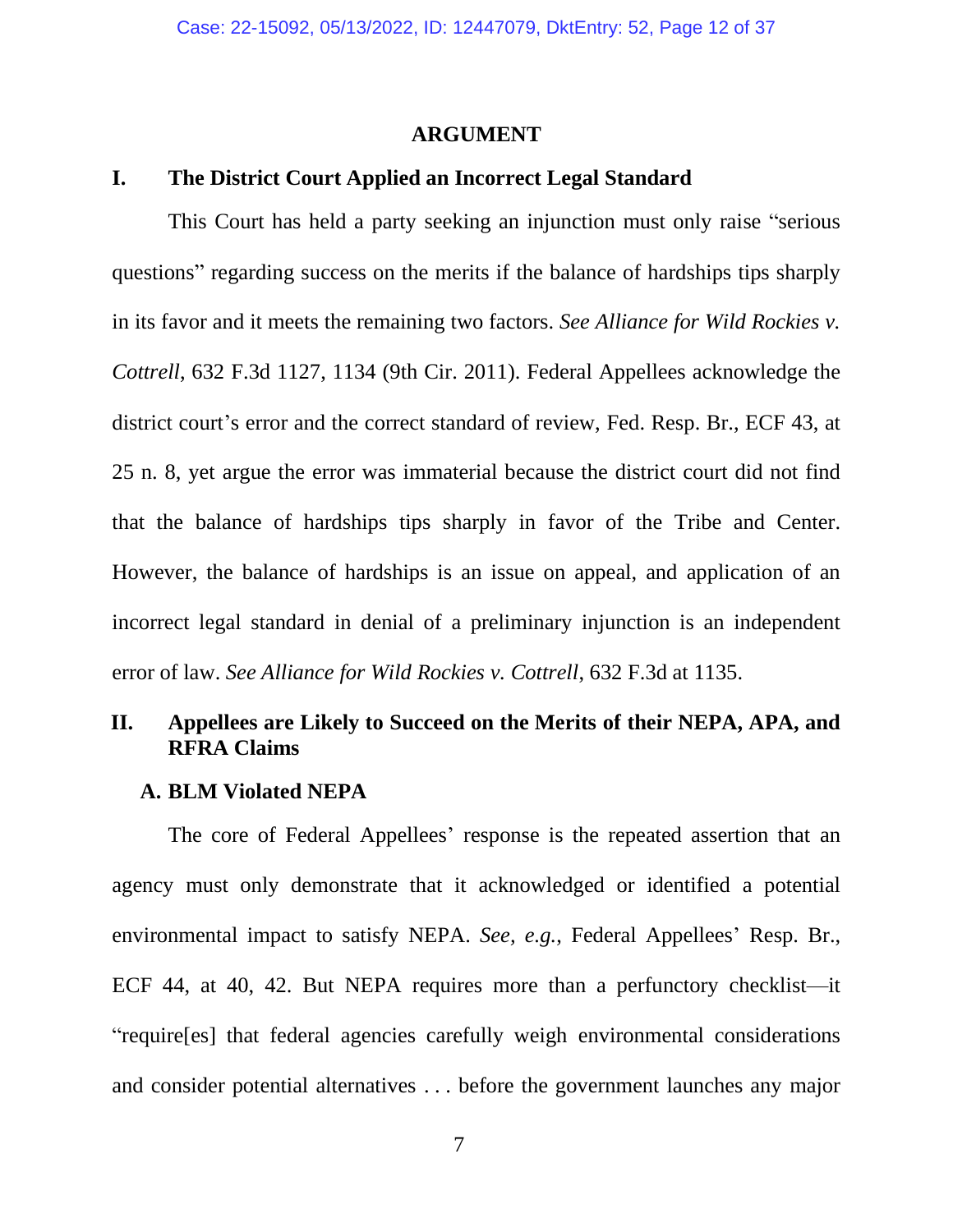#### Case: 22-15092, 05/13/2022, ID: 12447079, DktEntry: 52, Page 13 of 37

federal action." *Native Vill. of Point Hope v. Jewell*, 740 F.3d 489, 493 (9th Cir. 2014) (quoting *Barnes v. United States DOT*, 655 F.3d 1124, 1131 (9th Cir. 2011)). NEPA is designed not to generate paperwork, but to force agencies to take a "hard look" at the environmental consequences of any proposed action. *Native Vill. of Point Hope*, 740 F.3d at 493. "The procedures prescribed both in NEPA and the implementing regulations are to be strictly interpreted 'to the fullest extent possible' in accord with the policies embodied in the Act." *Ctr. for Biological Diversity v. United States Forest Serv.*, 349 F.3d 1159, 1166 (9th Cir. 2003) (citing 42 U.S.C. § 4332(1)).

While BLM and Ormat are correct that the agency receives some deference under the Administrative Procedure Act, the "arbitrary and capricious" standard calls for a "thorough, probing, in-depth review." *Native Ecosystems Council v. United States Forest Serv.*, 418 F.3d 953, 960 (9th Cir. 2005) (citation omitted). "An agency is not entitled to deference simply because it is an agency. It is true that agencies are more specialized than courts are. But for courts to defer to them, agencies must do more than announce the fact of their comparative advantage; they must actually use it." *Meister v. U.S. Dept. of Agriculture*, 623 F.3d 363, 368 (6th Cir. 2010).

Here, BLM failed to take the necessary "hard look" for several reasons. BLM relied on a trial-and-error mitigation approach that lacks both supporting data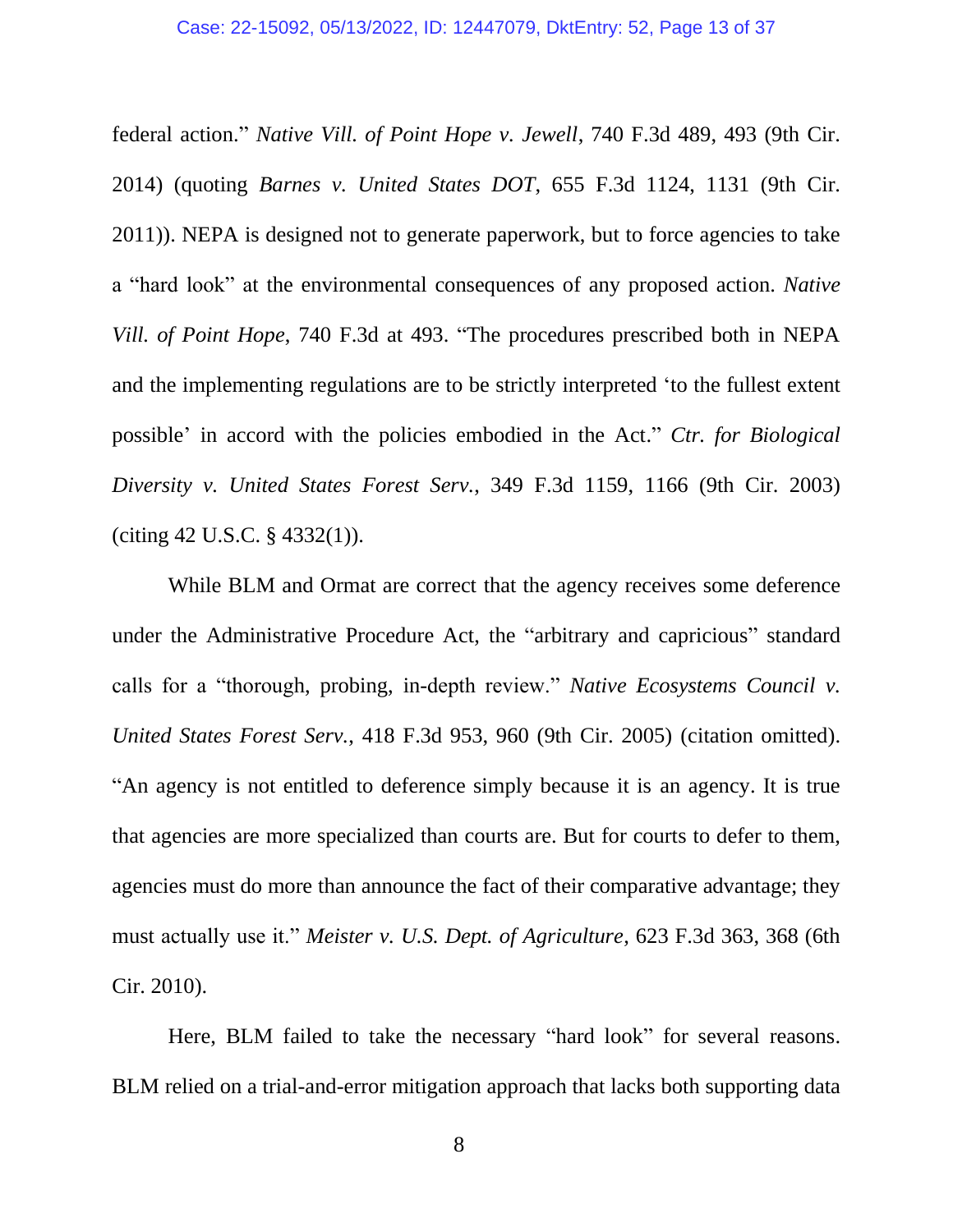and a developed plan for responding to impacts, *Nat'l Parks & Conservation Ass'n v. Babbitt*, 241 F.3d 722, 734 (9th Cir. 2001); failed to establish an environmental baseline before approving the Project, *Great Basin Res. Watch v. BLM*, 844 F.3d 1095, 1101 (9th Cir. 2016); ignored or failed to meaningfully respond to "substantial questions" raised by FWS and others regarding the Project, *Sierra Club v. Bosworth*, 510 F.3d 1016, 1030-31 (9th Cir. 2007); entirely ignored the foreseeable probability that the Project could cause the Dixie Meadows springs to be permanently altered, 40 C.F.R. § 1502.21, and failed to analyze visual and aesthetic impacts on the Tribe's religious practices.

### *1. BLM Unlawfully Relied on an Inadequate and Discretionary Mitigation Plan and Failed to Collect Necessary Baseline Data*

Ormat and Federal Appellees focus in their Response/Reply briefs once again on the ARMMP, citing *Wetlands Action Network v. U.S. Army Corps of Engineers*, 222 F.3d 1106, 1121 (9th Cir. 2000), and *Okanogan Highlands Alliance v. Williams*, 236 F.3d 468, 476 (9th Cir. 2000). Those cases, however, clearly demonstrate why BLM's reliance on the ARMMP and its "build first, study later" approach violates NEPA. Where the plan at issue in *Okanogan Highlands Alliance* included a detailed, sequential plan for implementation and ranked the feasibility of each proposed mitigation measure, 236 F.3d at 473-76, the ARMMP here simply lists a few mitigation actions that *might* be taken, and does not even purport to analyze their feasibility or effectiveness. *See* 4-ER-0577–79 (general list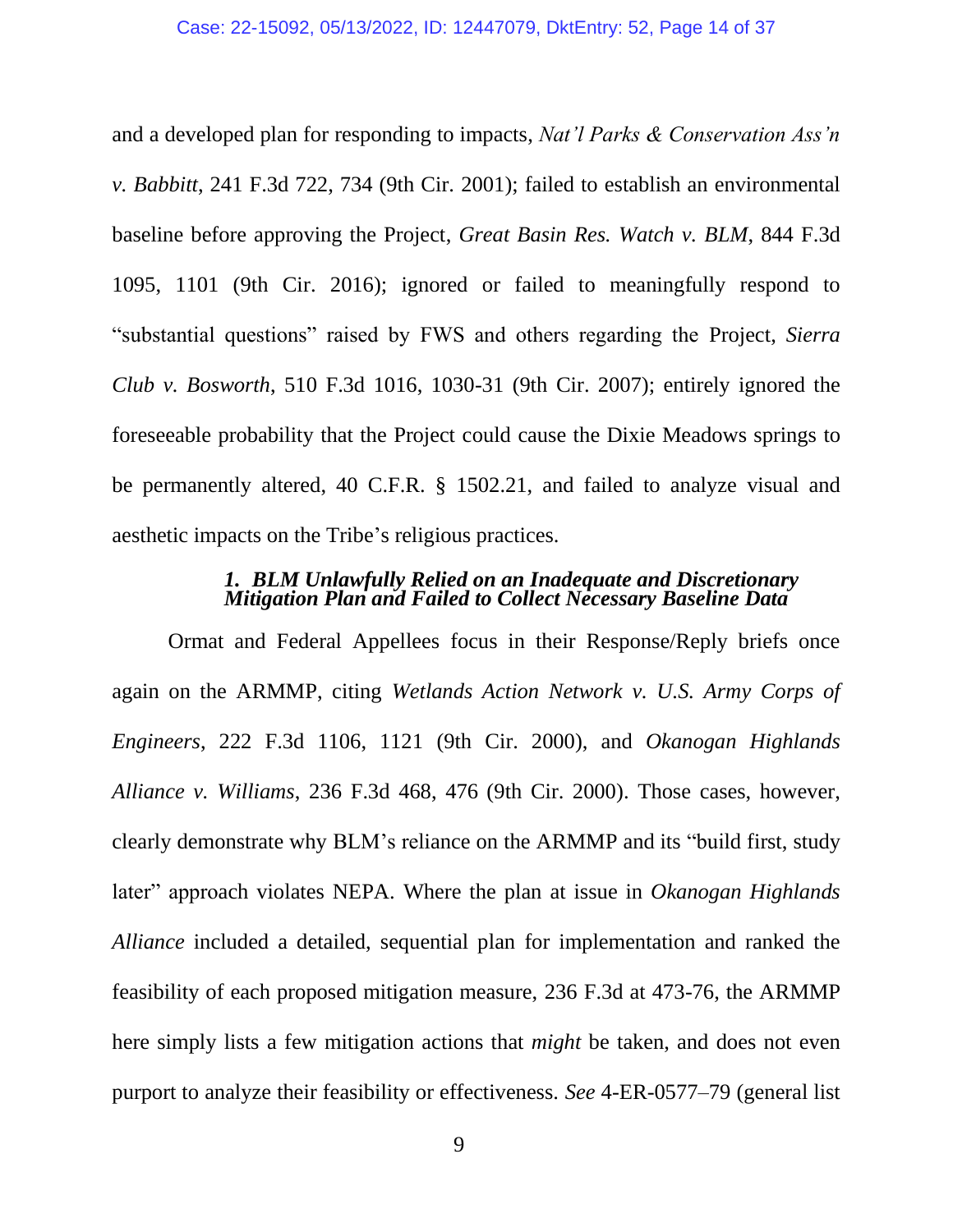of mitigation measures); 4-ER-0531 (comment response declining to evaluate the feasibility of various mitigation measures). Indeed, Federal Appellees' brief concedes that "the ARMMP detailed corrective actions *BLM could require Ormat to take,*" *i.e.*, that any future mitigation action is entirely discretionary. Fed. Reply/Resp. Br. at 13 (emphasis added).

And while the agency in *Wetlands Action Network* properly considered the input of cooperating agencies and altered the project in response, such that by the time of approval the cooperating agencies had dropped their objections, 222 F.3d at 1122, BLM here steadfastly dismissed the input of cooperating agencies including FWS, the Nevada Department of Wildlife, the U.S. Navy, and the U.S. Geological Survey, to the point that FWS took the extraordinary step of emergency listing the Dixie Valley toad. *See* 4-ER-0455–0538 (comments and responses); 87 Fed. Reg. 20343.

Likewise, BLM's reliance on "phased" construction and post-approval monitoring does not excuse the agency from performing a full and fair analysis of the Project's impacts. Gradual construction and start-up, long after the NEPA process has concluded and the Project has been approved, does nothing to inform the public about the Project, or help the agency determine if an EIS is necessary. *See Ctr. for Biological Diversity v. U.S. Forest Serv.*, 349 F.3d 1157, 1169 (9th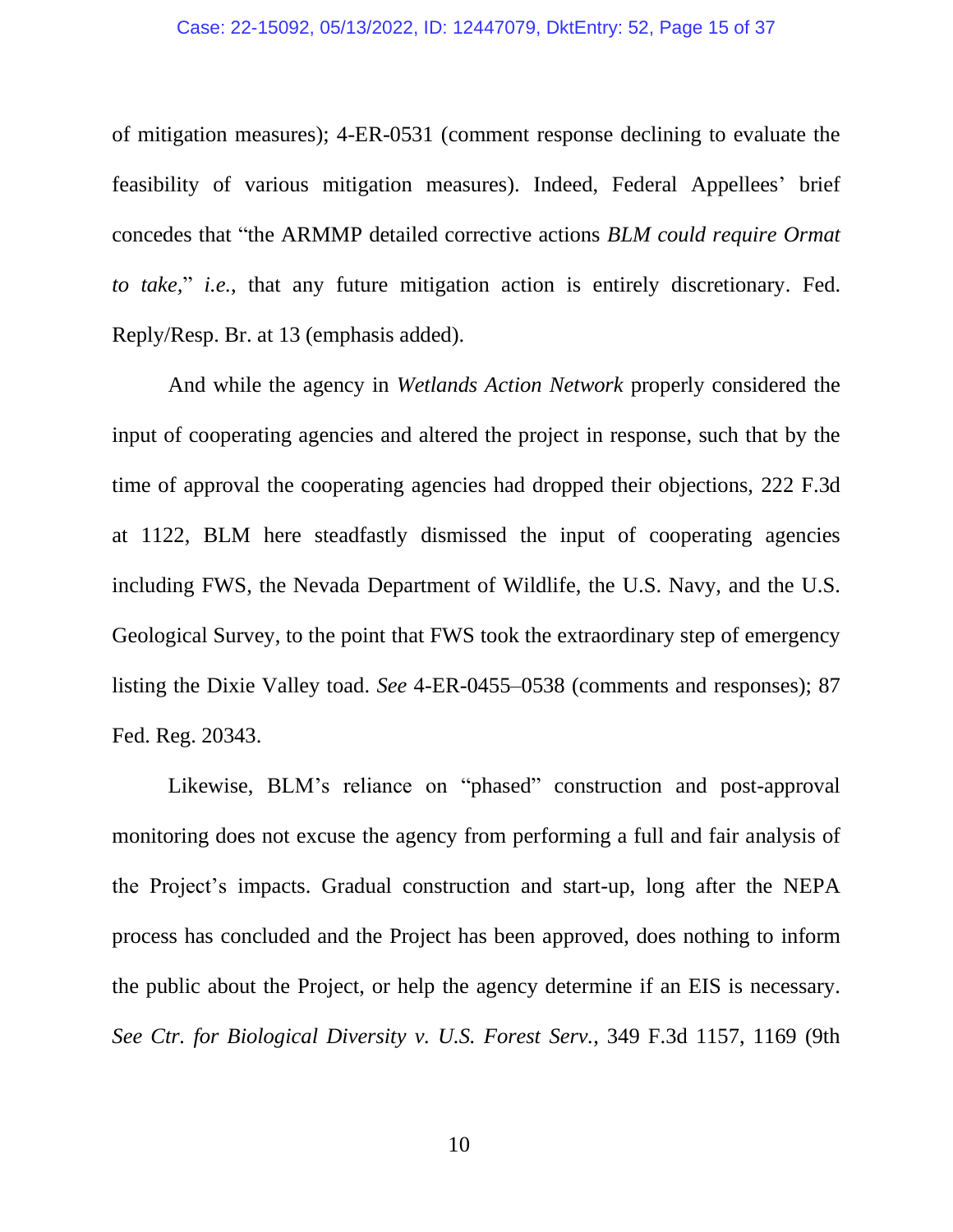Cir. 2003) (explaining that a post-decision analysis "conducted without any input from the public—cannot cure deficiencies" in a NEPA document).

Finally, in arguing that "monitoring is a form of mitigation," Federal Appellees admit that BLM failed to collect baseline data that—in its own estimation—is "essential" to understanding the Project's impacts. Fed. Resp./Reply Br., ECF 43, at 33-34. Critically, Federal Appellees do not argue that the collecting the necessary data is prohibitively costly or technically infeasible—indeed, collecting and analyzing this data is an integral component of the proposed mitigation scheme. *See Kern v. U.S. Bureau of Land Mgmt.*, 284 F.3d 1062, 1072 (9th Cir. 2002) ("If it is reasonably possible to analyze the environmental consequences . . . the agency is required to perform that analysis."); 40 C.F.R. § 1502.22(a). Rather, Federal Appellees simply assert that they should be permitted to obtain this data after the project has been approved, and after any opportunity for public involvement has long since passed. However, this Court has explained that this form of mitigation frustrates NEPA's "stop-and-think" and disclosure purposes because it precludes careful consideration of a proposal's impacts before the agency commits to it, and deprives the public of a role in the decisionmaking process. *N. Plains Res. Council, Inc. v. Surface Transp. Bd*, 668 F.3d 1067 at 1085  $(9^{th}$  Cir. 2011)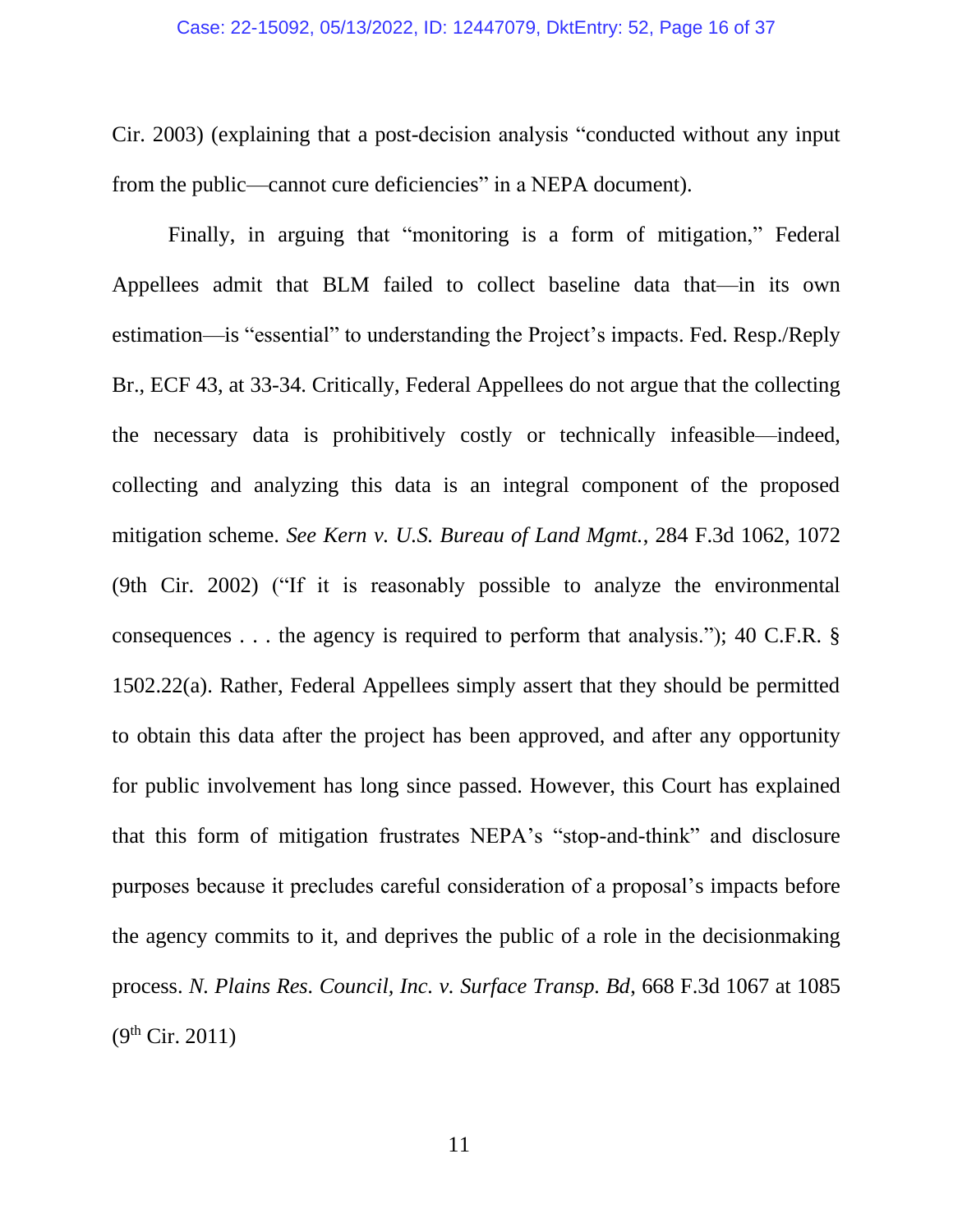### *2. Controversy and Uncertainty Regarding Ormat's Model Required Preparation of an EIS.*

Ormat and Federal Appellees go to great lengths to minimize the objections raised by FWS and others before the Project was approved, with Ormat going so far as to dispute the basis for FWS's emergency listing decision. But as Ormat concedes, the listing decision "largely repackages" the same information FWS presented to BLM before the Project was approved, and thus demonstrates that there was genuine "controversy" and "uncertainty" surrounding the project—*i.e.*, "substantial dispute . . . as to [the] size, nature, or effect" of the proposed action. *Nw. Envt'l Def. Ctr. v. Bonneville Power Admin.*, 117 F.3d 1520, 1536 (9th Cir. 1997).

Ormat and Federal Appellees also rely heavily on Ormat's "hydrogeologic model" and the company's interpretation of a 46-day flow test to defend BLM's decision, but these arguments largely consist of improper post-hoc rationalization because BLM's FONSI relied almost entirely on the ARMMP. *Nw. Envtl. Def. Ctr. v. Bonneville Power Admin.*, 477 F.3d 668, 688 (9th Cir. 2007) (explaining that this Court "may not accept appellate counsel's post hoc rationalizations for agency action"); *see also* 2-ER-0172–76 ("rationale" section of FONSI). Moreover, neither the model nor the flow test support the argument that BLM took the necessary "hard look."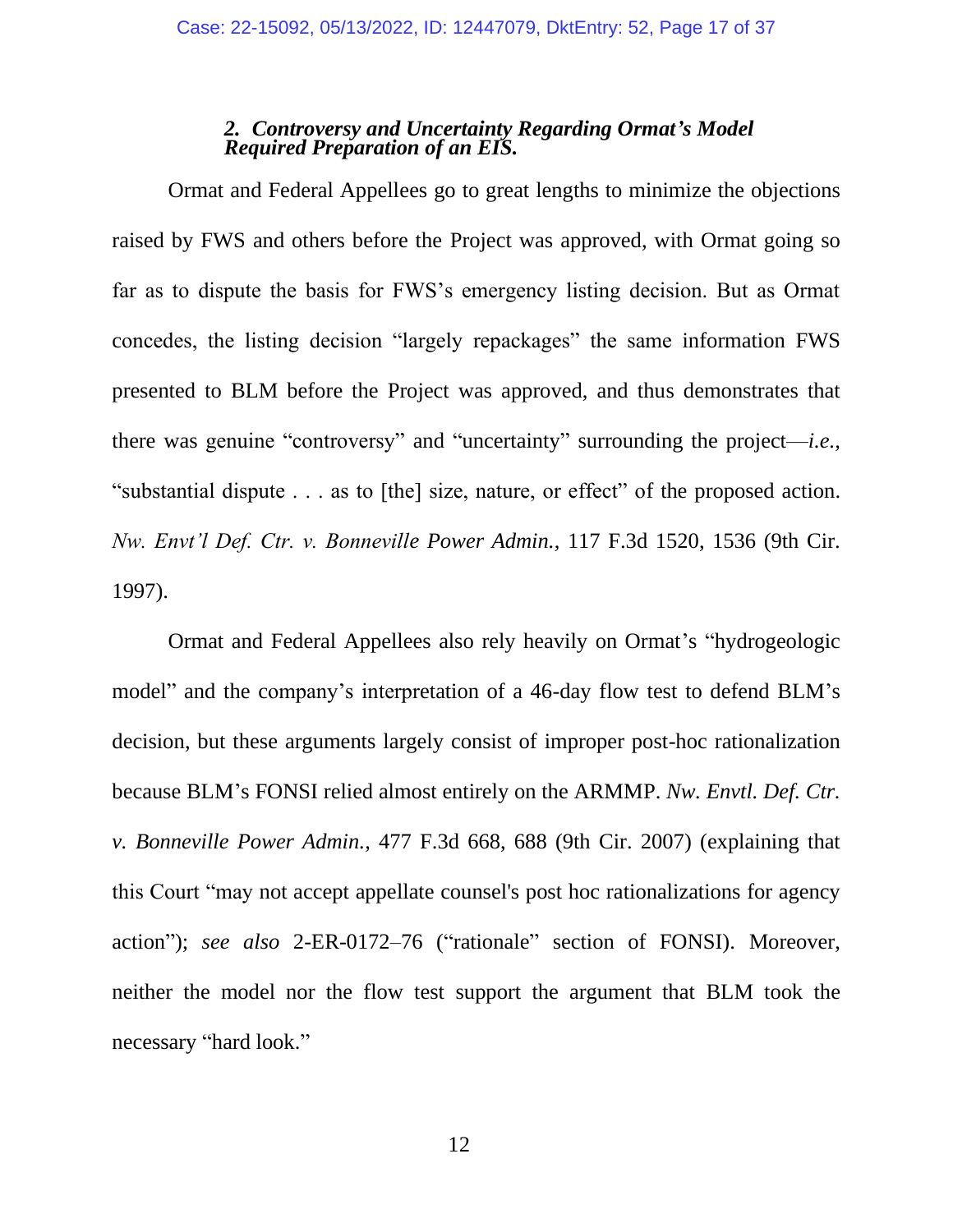The model was one of the primary sources of controversy surrounding the Project due to its vagueness, notable lack of supporting data, and inconsistency with published research on the Dixie Valley geothermal system. 4-ER-0472, 4-ER-0494–95, 4-ER-0515–16, 4-ER-0518, 4-ER-0521–23, 4-ER-0526–27, 2-SER-0337–50. Shorn of technical detail, critiques of the model made a basic point that there are multiple potential pathways through which geothermal water may travel from the underground reservoir to the surface. *See, e.g.*, 4-ER-0649, 2-SER-0342. These various pathways are critical to any analysis of the Project's impacts because they may connect the underground geothermal reservoir and the springs, and thus could be affected by pumping and reinjection. *See* 4-ER-0527 (FWS comment stating that Ormat's model "would significantly and adversely affect the interpretation of any changes detected at depth in bedrock"). Yet neither BLM nor Ormat investigated these alternative pathways, or how they might be impacted by geothermal power development—they simply assumed, despite being presented with clear evidence to the contrary, that Ormat's working hypothesis was correct. *See Nat'l Audubon Soc'y v. Dep't of Navy*, 422 F.3d 174, 192, 194 (4th Cir. 2005) (explaining that "[a]n agency's hard look should include neither researching in a cursory manner nor sweeping negative evidence under the rug.").

Ormat suggests FWS's objections are unfounded based on the results of the flow test, which according to Ormat, show that the geothermal aquifer is not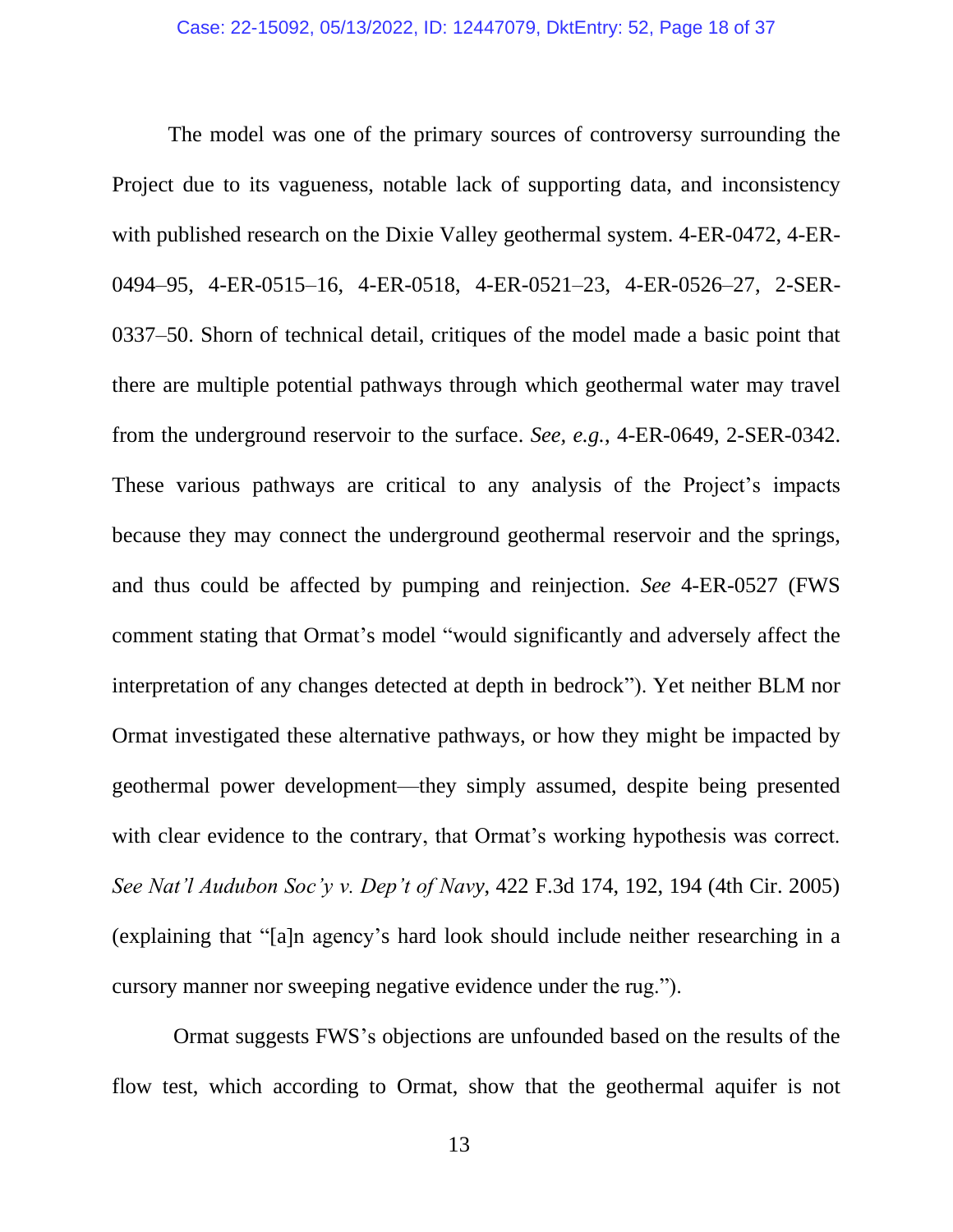"directly connected" to the springs. But the data are inconclusive, and if anything, support the conclusion that geothermal operations impact the springs. There were changes in both water temperature and groundwater pressure during the flow test. 5-ER-0732 (noting that "[temperature] increases during the flow test appear to have been associated with the flow testing"); 5-ER-0731 (describing pressure changes); 2-SER-0342 ("[C]hanges at well 22-8B indicates pressure changes propagate to the surface or that flow to the surface is intercepted near the pumping well"). These changes indicate the potential for more severe impacts over a longer period of time, but BLM and Ormat failed to even investigate, let alone analyze, this issue. They simply assumed that because water temperatures stayed within broadly defined historical parameters during the 46-day pumping test, there will be no impacts from decades of pumping.

Again, it is not the case that *any* agency explanation in response to substantive criticism makes the Project non-controversial—the extensive record evidence of fundamental concern from numerous expert agencies demonstrates that there is significant uncertainty and controversy that must be addressed through preparation of an EIS. *Nw. Envtl. Def. Ctr.*, 117 F.3d at 1536.

Ormat's claim that the geothermal aquifer is not connected to the springs also reveals a fundamental omission from BLM's NEPA analysis. As summarized by FWS in comments: "the source of the geothermal spring discharges (which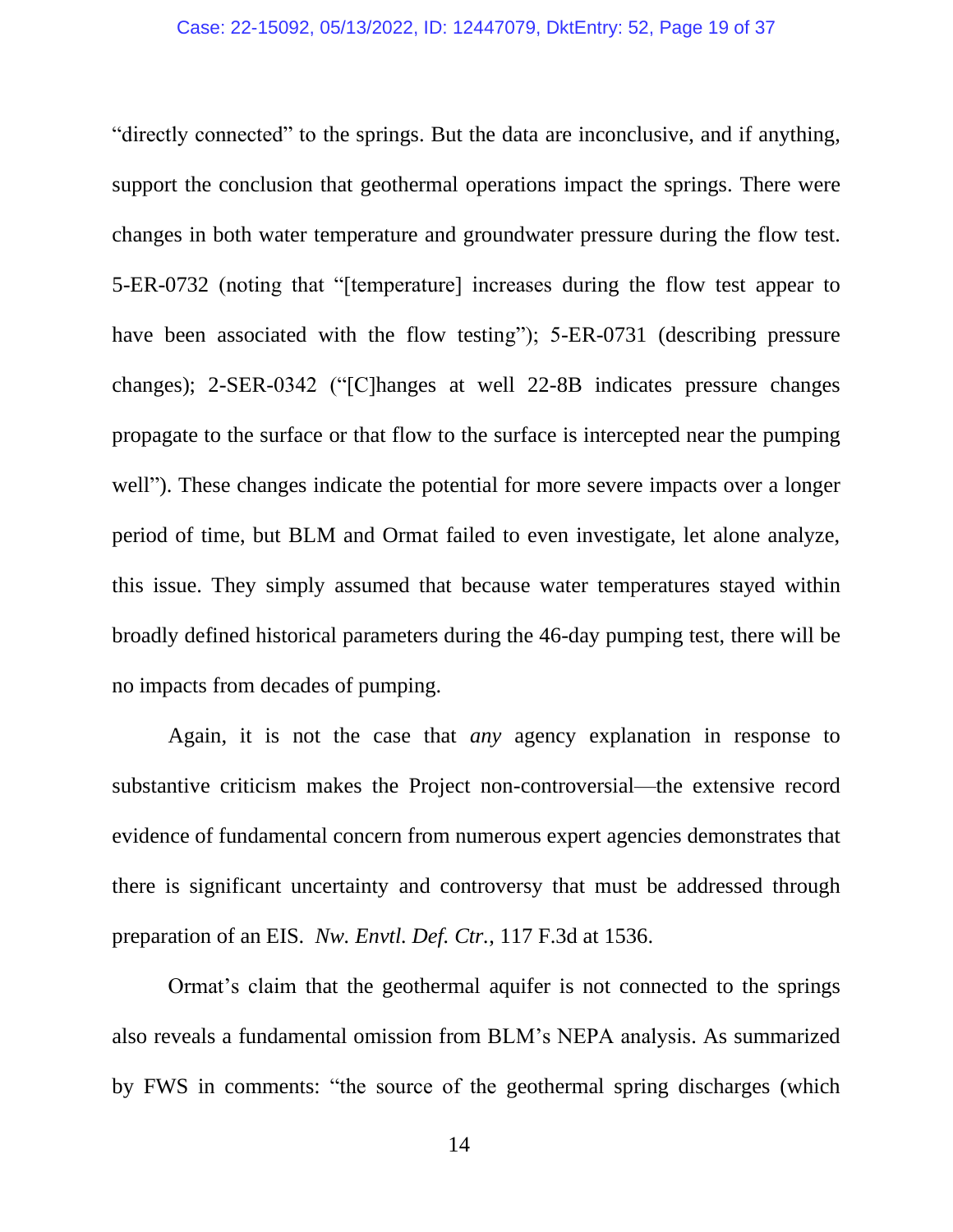support habitat for the Dixie Valley toad) and the geothermal system which must (in some manner) be the target of the proposed geothermal energy project *are one in the same*—or at minimum in intimate hydraulic connection." 4-ER-0528. Ormat insists there is no "direct" connection between the geothermal reservoir and the springs, but whether direct or indirect, a connection obviously exists—the springs contain up to 46% geothermal water. 4-ER-0657. By refusing to investigate the evident connection before allowing Ormat to withdraw and reinject 28,000 gallons per of water per minute from the geothermal source, 3-ER-0238, BLM failed to consider an "important aspect of the problem" and violated NEPA. *Lands Council v. McNair*, 537 F.3d 981, 993 (9th Cir. 2008).

#### *3. BLM Failed to Evaluate the Potential Severe Impacts of Spring Dewatering or Permanent Alteration.*

Federal Appellees and Ormat downplay the risk of severe and irreversible impacts—such as permanently altering water flows or temperature. But less than 50 miles away in Jersey Valley, a comparable Ormat geothermal facility using the same "non-consumptive, reinjection technology" proposed for this Project, caused nearby hot springs to permanently dry up. Ormat Resp./Reply Br., ECF 44, at 41 n.8.

While Ormat claims "the Jersey Valley Project was subject to unforeseen variables[,]" the impacts caused by that project demonstrate the foreseeable risks of Ormat's exploitation of geothermal resources that lie deep underground. *Id*. at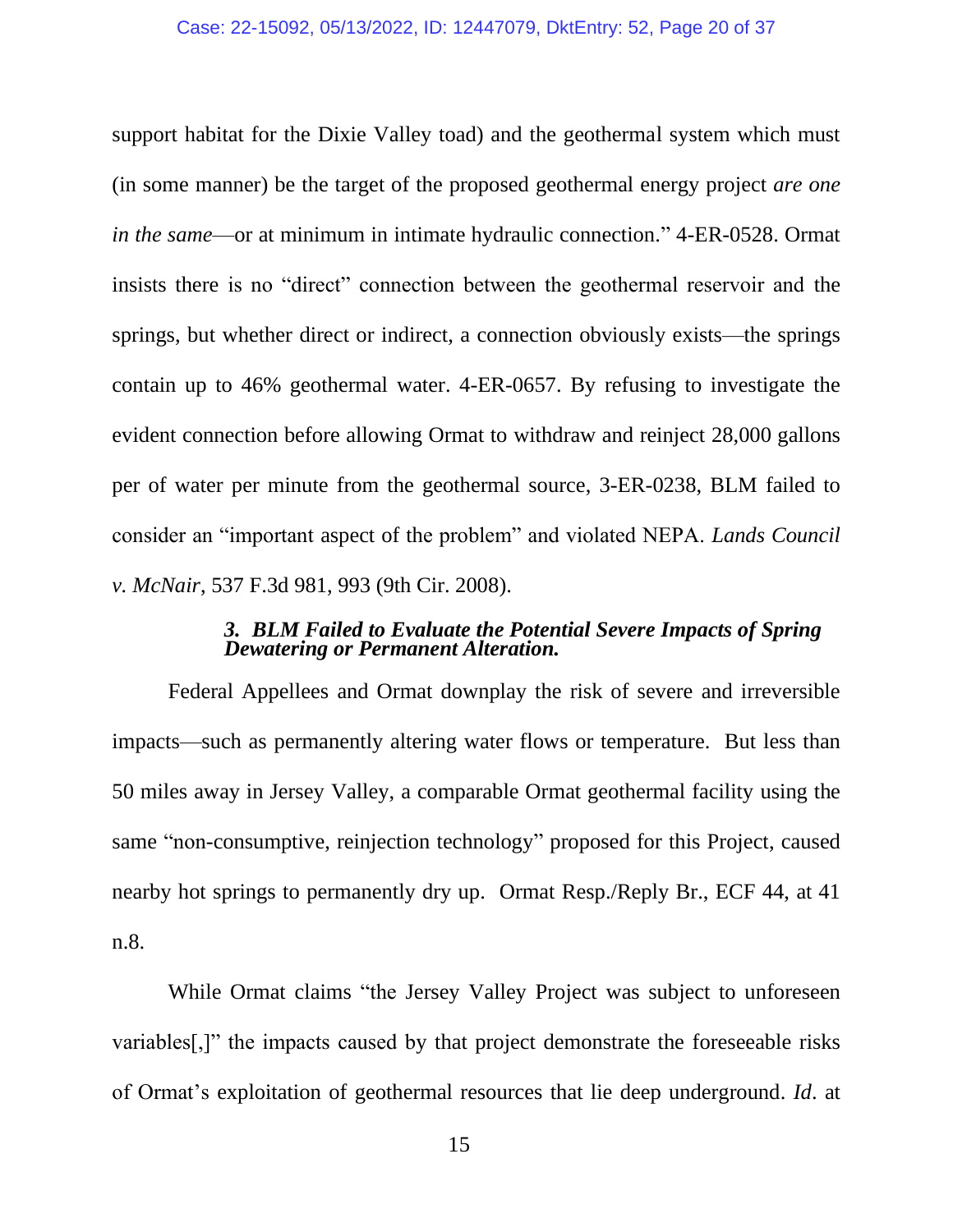41. Thus, under the "reasonably foreseeable" NEPA standard touted by BLM and Ormat, BLM was obligated to analyze the risk of dewatering. *See id*. at 40 (citing 40 C.F.R. § 1508.8); Fed. Resp./Reply Br., ECF 43, at 42 (same).

Mere acknowledgement of a potential severe impact, as BLM claims to have done here, is insufficient. *See* Federal Resp./Reply Br. at 41-42. An EA is invalid where it "*acknowledges* that serious environmental consequences might result … but expresses the view that such abuse is 'highly unlikely.'" *Nat. Res. Def. Council, Inc. v. Hodel*, 618 F. Suppl. 848, 852 (E.D. Cal. 1985) (emphasis added). Under NEPA, agencies must "describe the consequences of a remote, but potentially severe impact[.]" *Robertson v. Methow Valley Citizens*, 490 US 332, 355 (1989).

Given the catastrophic consequences of altering or dewatering to an endangered species and *Paumu*, BLM's bare acknowledgement of that reasonably foreseeable impact violated NEPA. 1

### *4. BLM Failed to Analyze or Mitigate Visual and Aesthetic Impacts to the Tribe's Use of the Site.*

BLM and Ormat respond to the failure EA's failure to address the Project's distinct visual and aesthetic impacts on the Tribe's used of its sacred site by pointing to cursory statements in the EA where the BLM states that it has "redesigned the project to avoid, lessen or minimize audible or visual impacts" and

<sup>1</sup> The Tribe and Center did raise the issue below. *See* 1-SER-106.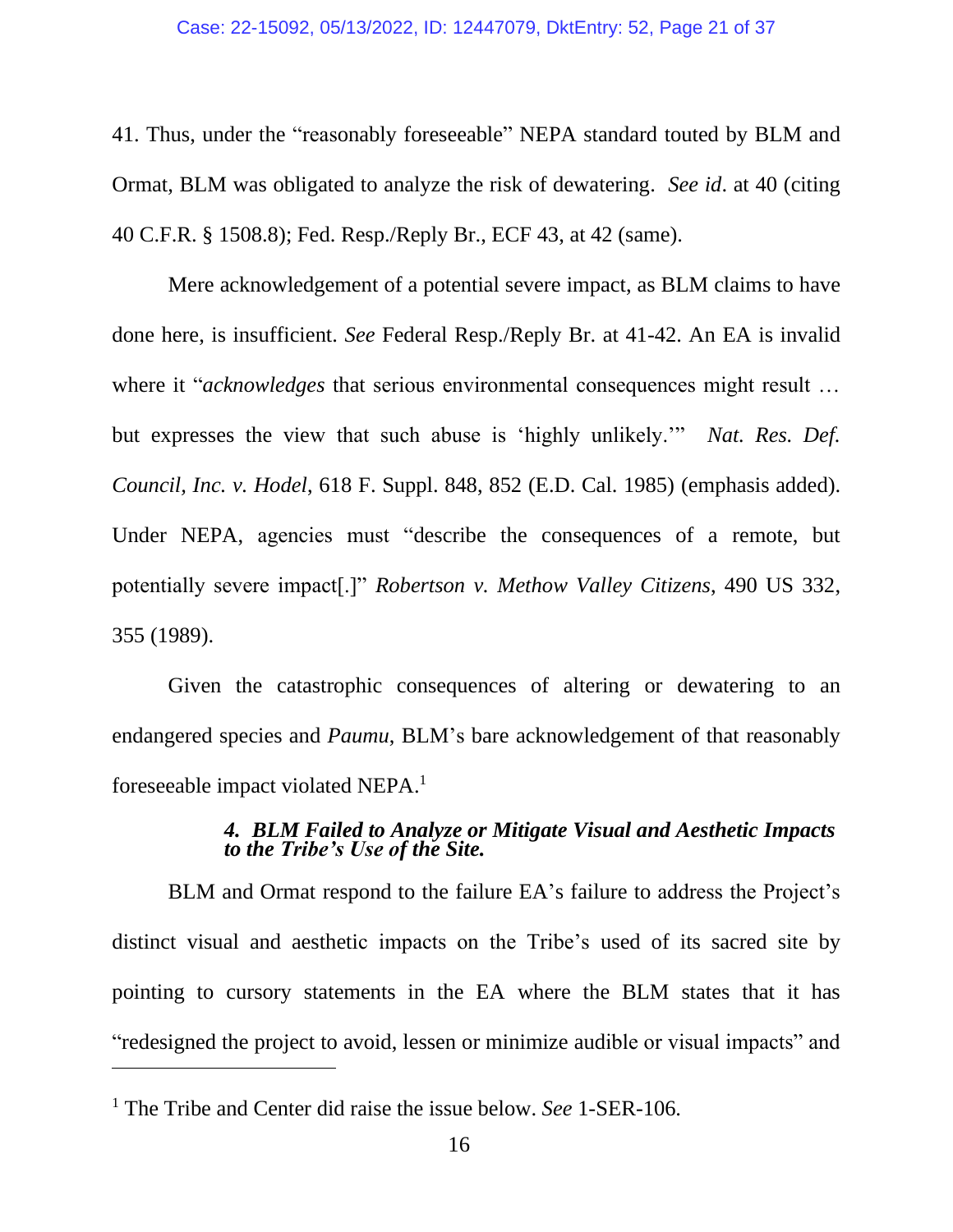#### Case: 22-15092, 05/13/2022, ID: 12447079, DktEntry: 52, Page 22 of 37

those alleged design features "are sufficient to avoid, lessen, or minimize Native American religious concerns in the project area." 3-ER-379-80. This perfunctory, ends-driven conclusion is inadequate.

For at least the past five years, the Tribe has consistently made clear the centrality of an undisturbed aesthetic experience to Tribal members' religious and spiritual use of the sacred *Paumu* site. *See, e.g.,* 1-SER-158, 186-87; 1-SER-178- 79 ("The ability to view sacred landmarks from the springs is fundamental to the religious experience."). Nonetheless, BLM failed to include even a single picture or visual depiction of the Project in its analysis. Instead, it simply included a red arrow identifying an area where the Phase I powerplant will be located, 1-SER-28—without showing how the eventual two powerplants or the 126 acres of disturbance from associated infrastructure would impact use and enjoyment of the springs area. *See* ER-0224. BLM's analysis of visual resources from "Key Observation Points" wholly excludes any consideration of the Project's impact on views from the springs. *See* 1-SER-17-34 (EA Appendix E: KOP Locations, Visual Contrast Rating Worksheets and Photo Logs). BLM analyzes the Project's impacts on visual resources from five locations, but not the springs. *See* 1-SER-19- 34. BLM sidesteps this gross oversight by deferring to the agency's alleged "standard practice" of analyzing visual impacts only at locations "where the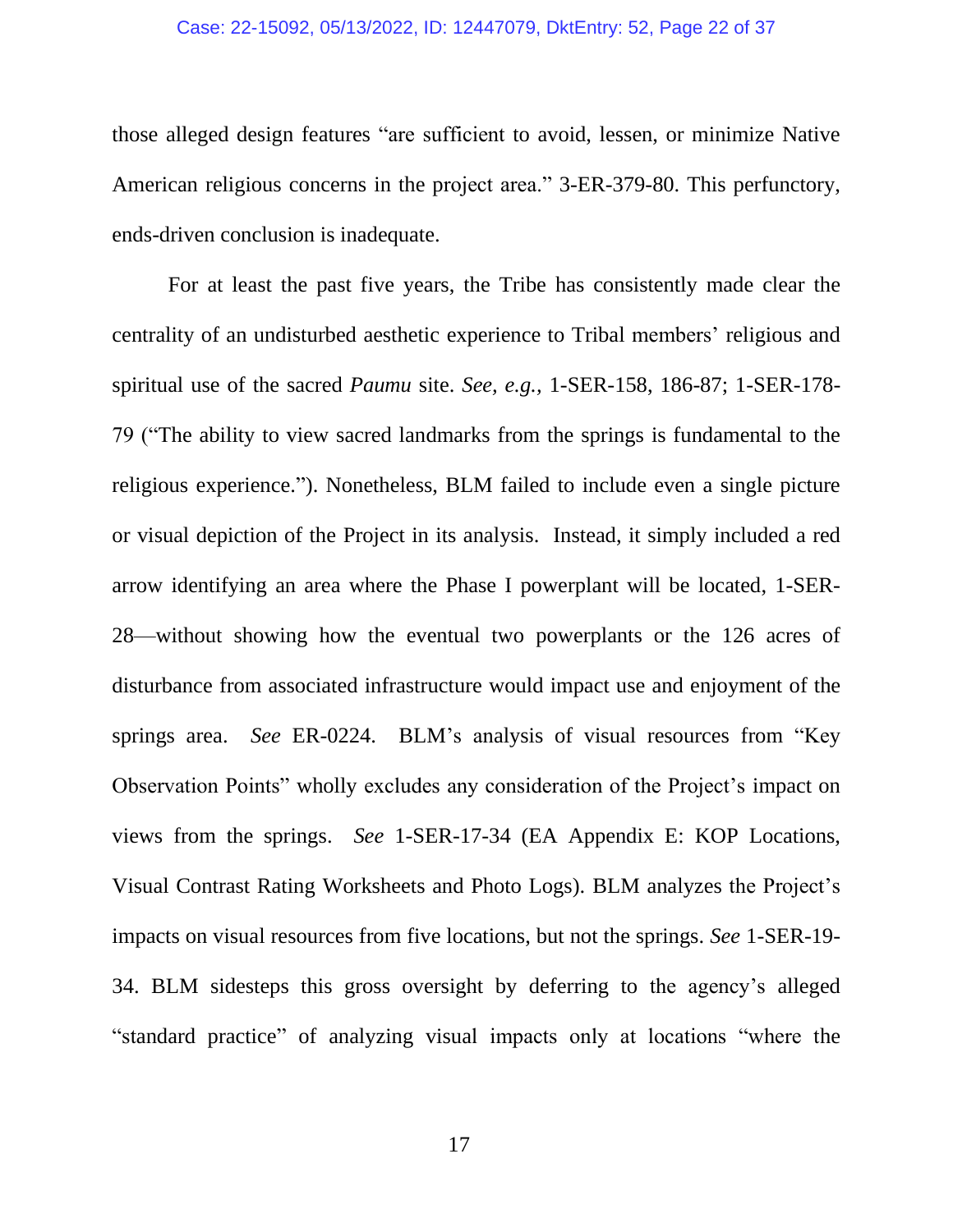#### Case: 22-15092, 05/13/2022, ID: 12447079, DktEntry: 52, Page 23 of 37

general public might be present[,]" on the basis that "the general public would not be present at the springs[.]" Fed Resp./Reply Br., ECF 43, at 43 n.12.

Analyzing the visual impacts on only "the general public" is clearly inappropriate, however, where the Tribe—a foremost stakeholder in this NEPA process and to whom the BLM owes a trust responsibility—expressly alerted BLM that impacts on the sacred viewshed are a critical impact of the Project. Despite BLM's knowledge of that major concern, BLM failed to conduct a comparable analysis from the springs. BLM cannot simply ignore impacts to the Tribe because they are a minority. *See* Executive Order 12898 ("each Federal agency shall make achieving environmental justice part of its mission by identifying and addressing, as appropriate, disproportionately high and adverse human health or environmental effects of its programs, policies, and activities on minority populations and lowincome populations in the United States"). Indeed, in *Pit River Tribe v. United States Forest Serv.*, 469 F.3d 768 (9th Cir. 2006), the agency produced an ethnographic report and EIS for leases for a similarly-sized geothermal project based largely on cultural resources impacts to the Pit River Tribe, and this required further review for lease extensions.

BLM briefly acknowledges the project "would have impacts on Native American concerns and the tribe's religious expression, if it resulted in . . . noise levels from geothermal production that preclude religious expression or ceremonial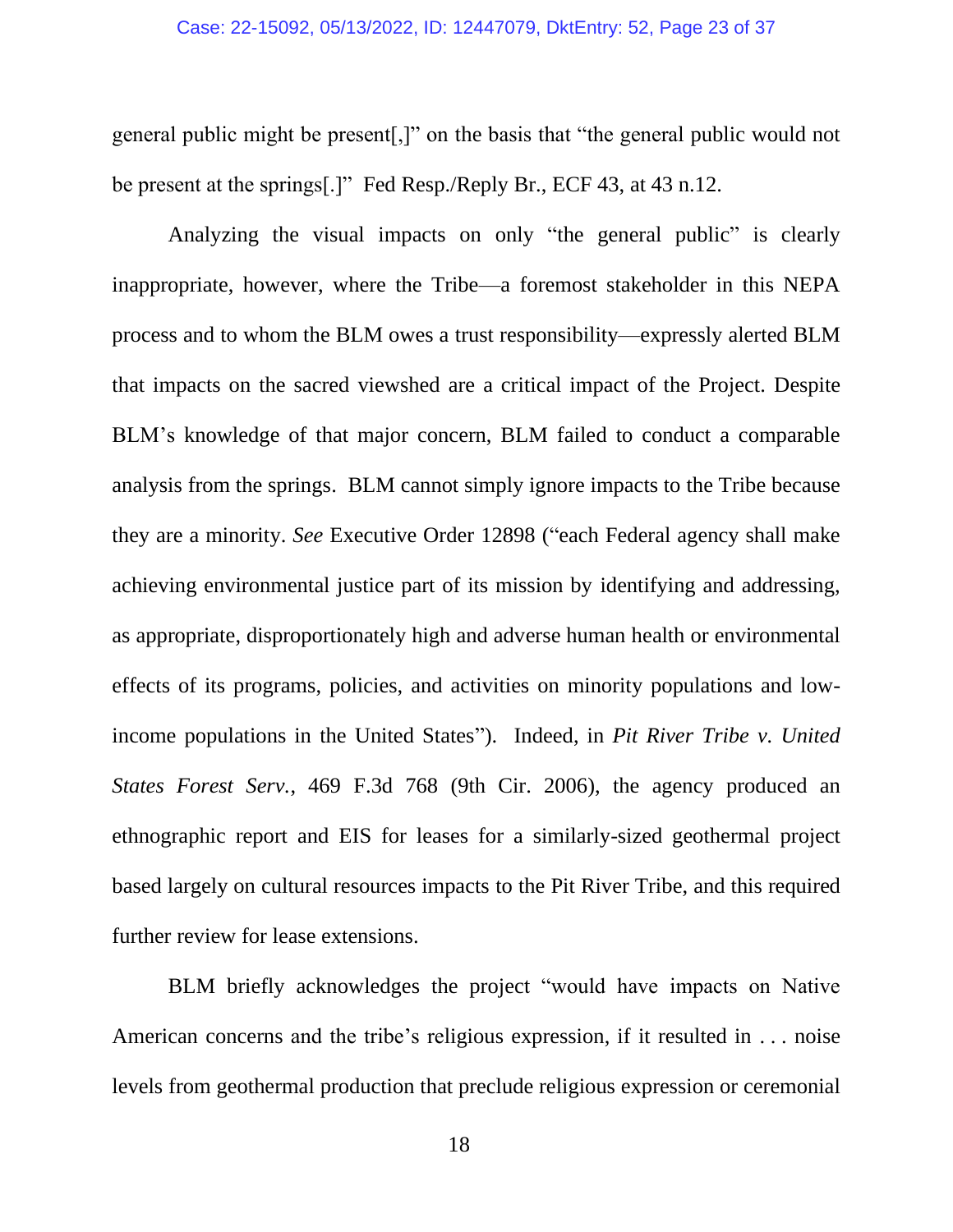use of the site [or o]bstructing the view of [Fox] Peak from the Dixie Meadows Hot Springs site[.]" 3-ER-378. Then BLM abruptly shelves any such concern by claiming to have tweaked the Project in order to "avoid, lessen, or minimize adverse audible or visual impacts[.]" 3-ER-379. The EA provides no description of those impacts, how they would vary based on the alleged design modification, or why the modification renders such impacts non-significant. The map of the Project plainly demonstrates that it obstructs the view from the springs southwest to Fox Peak, 3-ER-0224, and even Ormat now admits that "[t]he power plant would potentially be visible . . . in the westerly view at springs complexes 1 and 2[.]" Ormat Resp./Reply Br., ECF 44, at 48.

BLM's choice to forego meaningful analysis of visual and auditory impacts to Tribal members' religious and spiritual exercise at *Paumu* did not constitute the requisite hard look and violated NEPA.

### **B. BLM Violated the APA and NEPA by Deviating from Recent Agency Direction on Protection of Sacred Sites**

In the weeks leading up to BLM's approval of the Project, Secretary Haaland issued the "Memorandum of Understanding Regarding Interagency Coordination and Collaboration for the Protection of Indigenous Sacred Sites," and "Order 3403, Joint Secretarial Order on Fulfilling the Trust Responsibility to Indian Tribes in the Stewardship of Federal Lands and Waters." The Secretary celebrated these two directives as enacting important changes in how agencies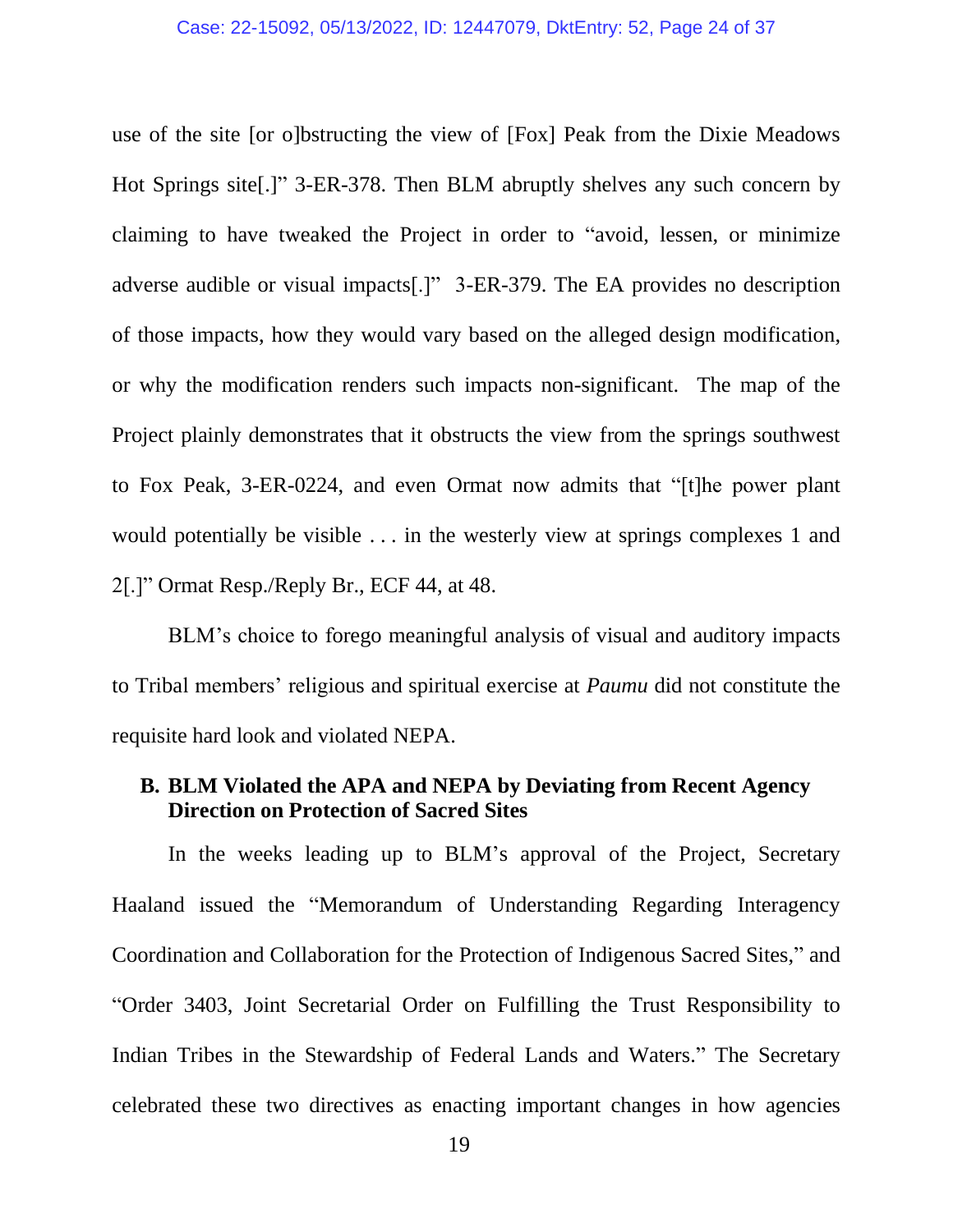#### Case: 22-15092, 05/13/2022, ID: 12447079, DktEntry: 52, Page 25 of 37

approach decisions affecting Tribal sacred sites on federal public lands. Federal Appellees' disregard for, and deviation from, Secretary Haaland's applicable directives renders their decision to approve the Project arbitrary and capricious.

In response, Federal Appellees do not contest, and thereby concede, both that the Dixie Valley geothermal project falls squarely within the scope of the directives and that BLM failed to consider them. Federal Appellees' concession that BLM wholly ignored the MOU and Order conclusively demonstrate that Defendants failed to "consider<sup>[]</sup> the relevant factors and articulate<sup>[]</sup> a rational connection between the facts found and the choices made," and thus violated the APA. *Ctr. for Biological Diversity v. Haaland*, 998 F.3d 1061, 1067 (9th Cir. 2021) (quoting *Alaska Oil & Gas Ass'n v. Pritzker*, 840 F.3d 671 at 675 (9<sup>th</sup> Cir. 2016)).

Federal Appellees argue that it was excusable to ignore the Memorandum and Order because the documents merely "reiterate long-standing agency policy." *See* Fed. Resp. at 22, 48-49. Federal Appellees' assertion that directives from the Secretary of the Interior have no actual effect on her staff at BLM—that she simply undertook these measures to no effect whatsoever—is dubious. Their position is further belied by the text of the documents. In each instance, the Secretary stated new requirements and objectives to improve protection of Tribal resources, including sacred sites such as *Paumu*.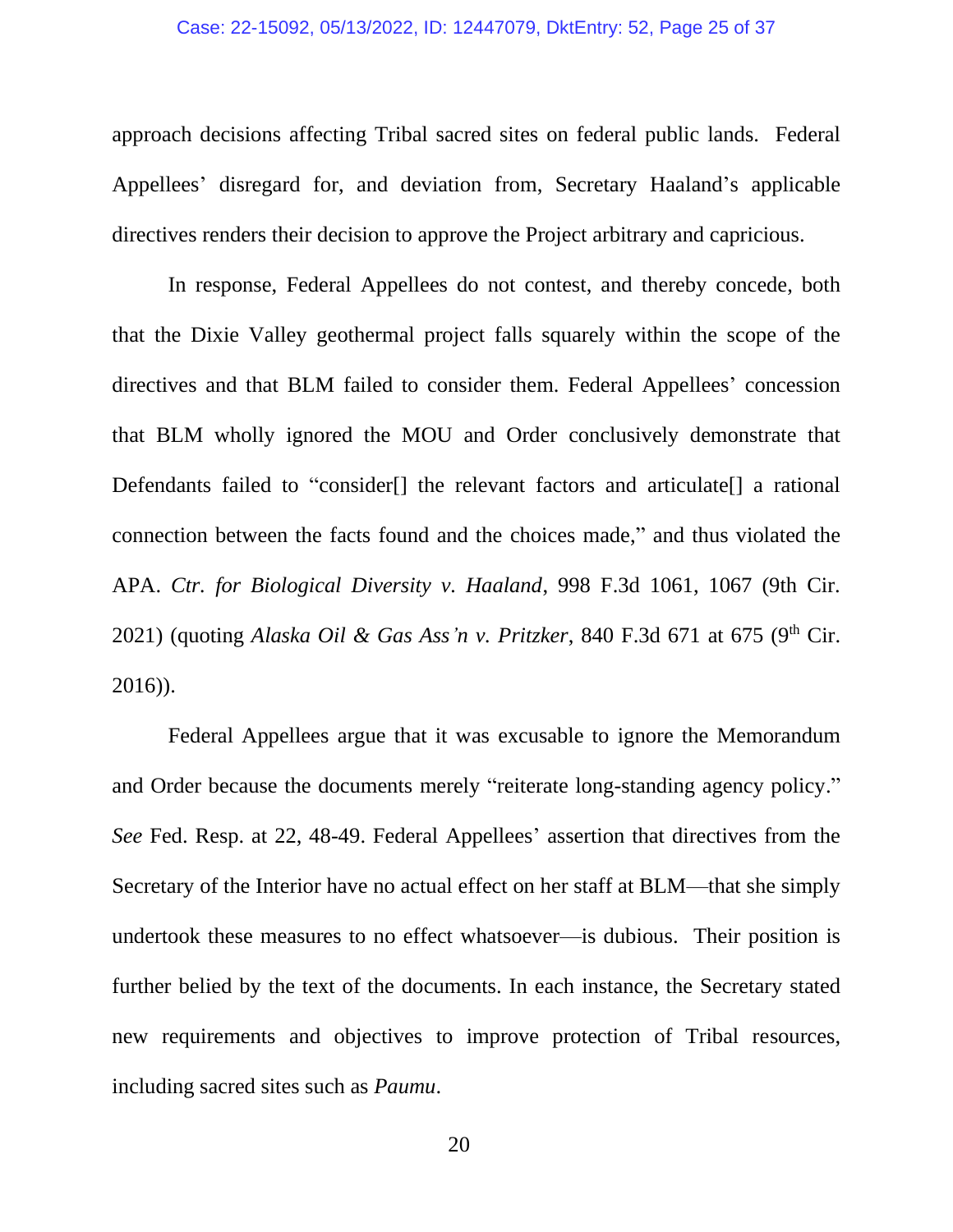Order 3403 "establishes how the Departments will fulfill their obligations to Federally recognized Indian Tribes," including a new emphasis on co-stewardship of Tribal resources on Federal lands. The Order requires that the Department "consider Tribal expertise and/or Indigenous knowledge as part of Federal decision making relating to Federal lands," and commits the Department to "collaborat[ing] with Indian Tribes to ensure that Tribal governments play an integral role in decision making related to the management of Federal lands." 1-SER- 38.

Likewise, the stated purpose of the MOU is for the agencies to "to affirm their commitment to *improve* the protection of, and access to, Indigenous sacred sites through *enhanced and improved* interdepartmental coordination, collaboration, and action." 1-SER-42 (emphasis added). Of particular importance here, the MOU acknowledges that the affected Tribe must have a key role in defining the nature and extent of a sacred site as it connects to the surrounding landscape. 1-SER-43.

Federal Appellees next raise a *post-hoc* argument that their failure to consider the directives was irrelevant because they adequately consulted with the Tribe and fully incorporated the Tribe's input. These arguments are factually incorrect and contradicted by the record. Contrary to the assertion that BLM accommodated every request from the Tribe, *see* Fed. Appellees' Resp./Reply Br.,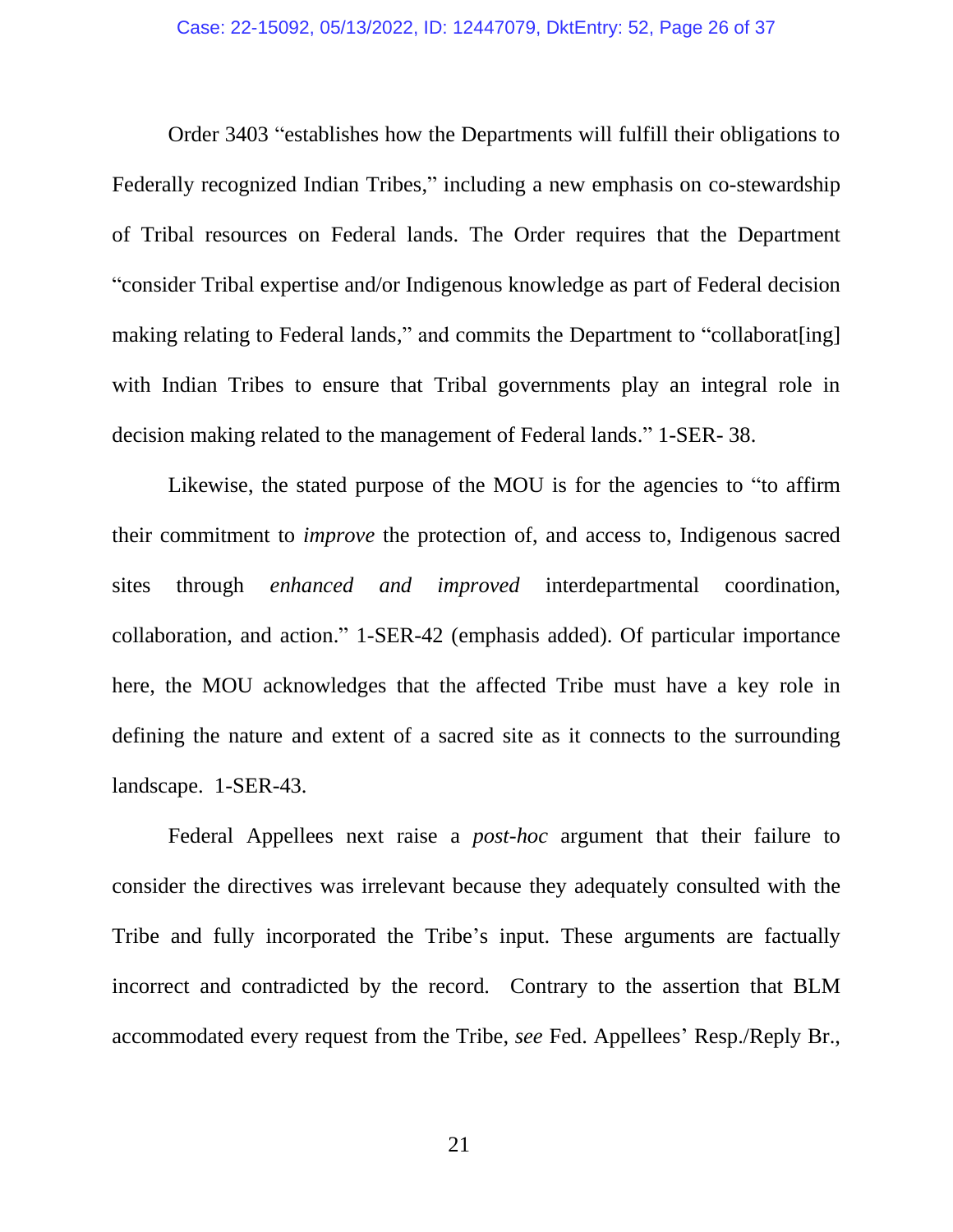ECF 43, at 47, the Tribe expressly did not sign the MOU because of BLM's failures to address its concerns. 1-SER-223–24.

For example, a basic conflict underlying this litigation involves the delineation of the sacred site. Federal Appellees contend that it consists solely of the actual surface waters of *Paumu*. This is akin to arguing that the only sacred part of a church is the altar. For years, the Tribe has repeatedly explained to BLM that the uplands surrounding the spring waters are part of the site and the Tribe's spiritual practices, and that construction on these areas would permanently destroy the sacred site. 1-SER-186-7 (""[F]rom the Tribe's perspective, Ormat's proposal is to build power plants on and around very sacred, spiritual land built by the Creator at the beginning of time"); 1-SER-152–66, 1-SER-176–82. BLM ignored those explanations and requests for associated modifications. Instead, BLM decided to disregard the Tribe's understanding of the extent and use of *the Tribe's own sacred site* in favor of the unsupported view that the site is limited to surface waters. This approach was directly contrary to the Order and MOU, which require enhanced consultation, deference to a Tribe's understanding of its religious and spiritual practices, and integration of Tribal expertise and Indigenous knowledge. Such deviation from agency directives without explanation renders a decision arbitrary and capricious. *W. Watersheds Project v. Kraayenbrink*, 620 F.3d 1187, 1208 (9th Cir. 2010).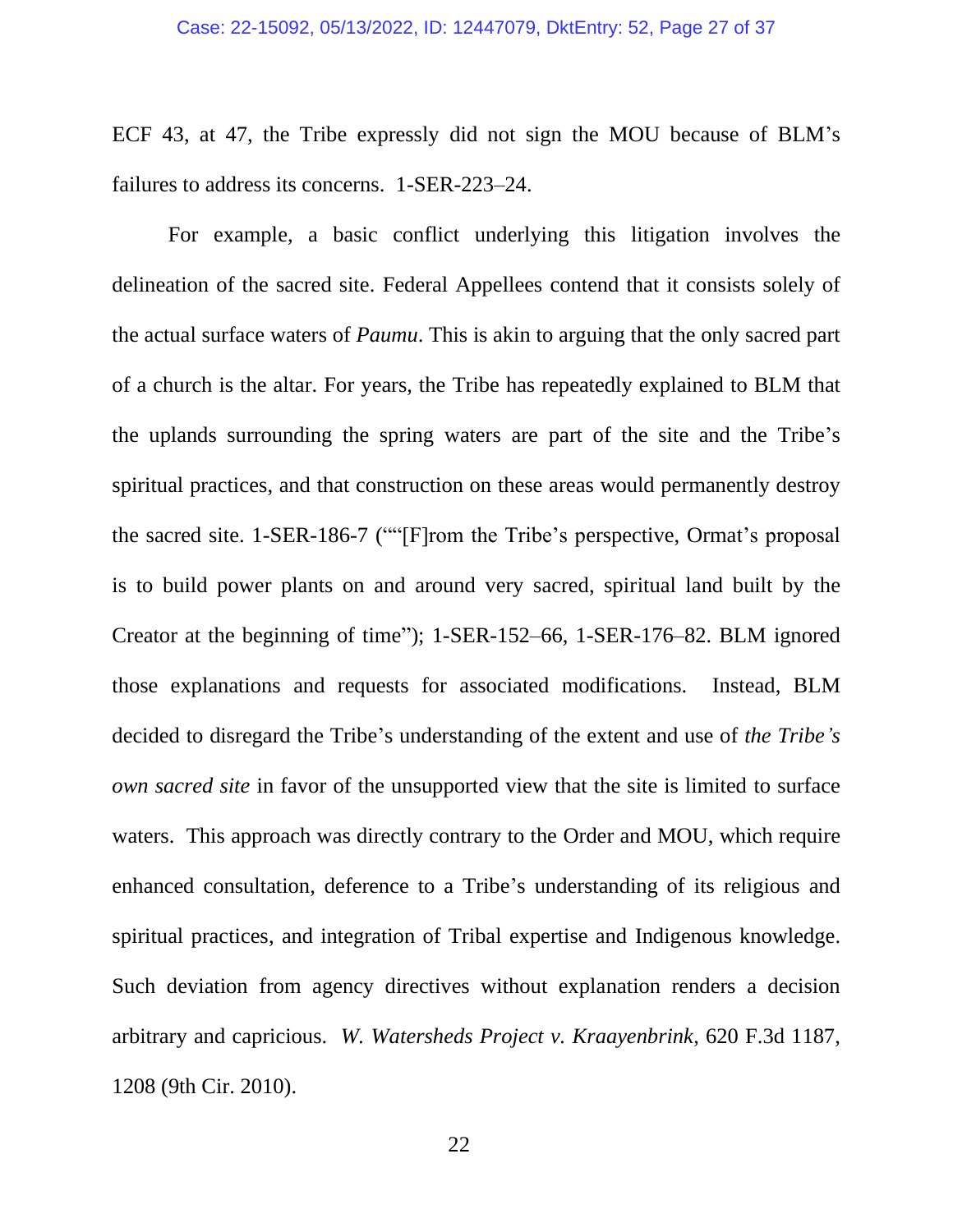### **C. BLM Violated RFRA**

"The Religious Freedom Restoration Act, 42 U.S.C. § 2000bb, was designed to provide very broad protection for religious liberty. By enacting RFRA, Congress went far beyond what [the U.S. Supreme Court] has held is constitutionally required." *Burwell v. Hobby Lobby Stores, Inc.*, 573 U.S. 682, 706 (2014). Federal Appellees' approval of the Project violates RFRA's requirement that "[g]overnment shall not substantially burden a person's exercise of religion even if the burden results from a rule of general applicability," 43 U.S.C. § 2000-bb-1(a), because it authorizes construction and operation of a major industrial facility directly on and around the Tribe's sacred site. Uncontroverted Tribal letters and declarations establish that the site is composed of spring waters as well as the directly surrounding uplands and a view of Fox Peak, and that the challenged proposal will forever ruin the site and render impossible the Tribe's religious and spiritual practices. 1-SER-120–33, 1-SER-152–66, 1-SER-176–82, 1-SER-183– 221, 1 SER-225–32.

In response, Ormat and Federal Appellees assert that *Navajo Nation v. U.S. Forest Serv.*, 535 F.3d 1058 (9th Cir. 2008) as informed by *Lyng v. Nw. Indian Cemetery Protective Ass'n*, 485 U.S. 439 (1988) is dispositive. Those cases are fundamentally distinguishable. The basic premise of both cases was that spiritual sites would not be harmed. In *Navajo Nation*, this Court relied upon the district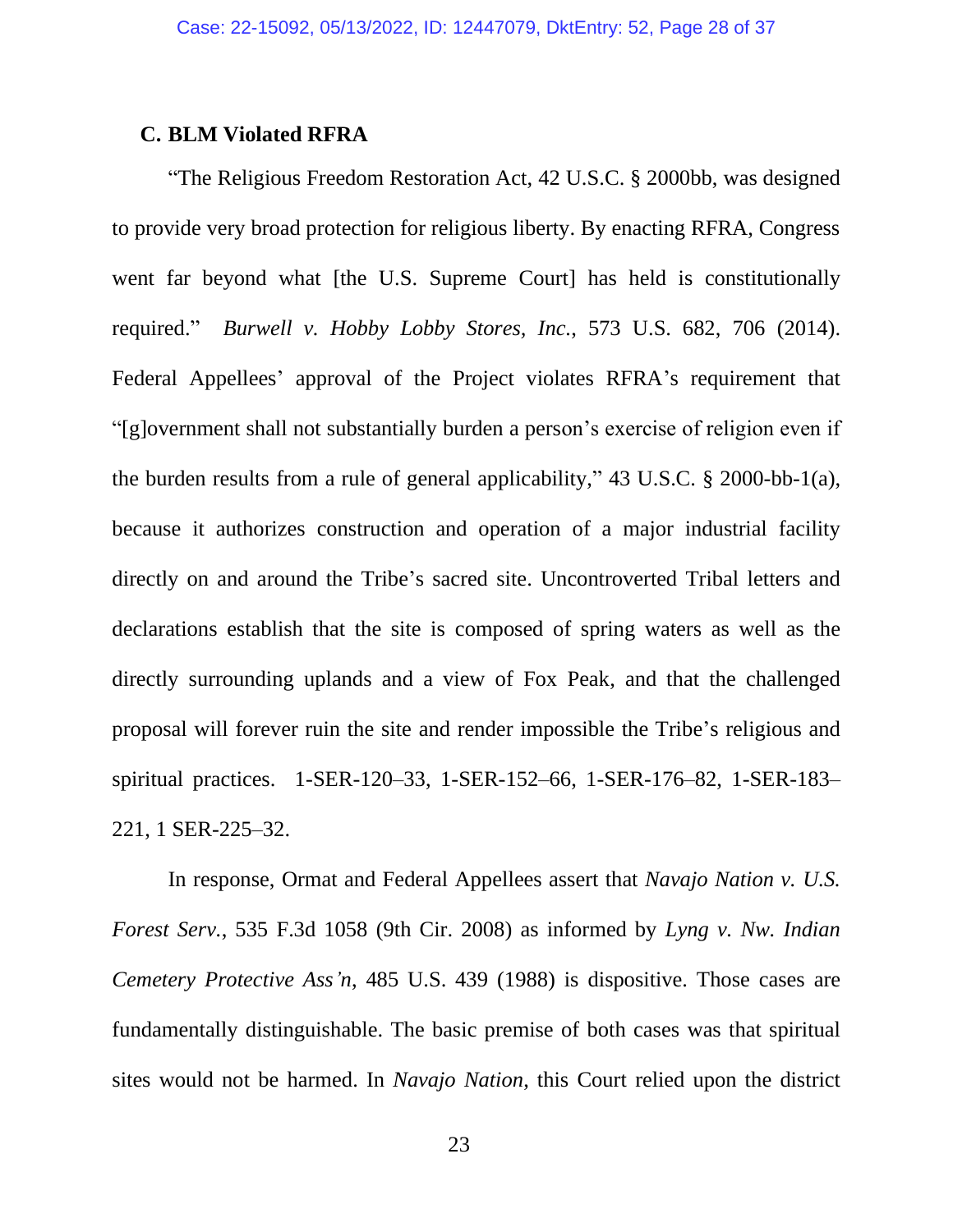#### Case: 22-15092, 05/13/2022, ID: 12447079, DktEntry: 52, Page 29 of 37

court's finding that "there are no plants, springs, natural resources, shrines with religious significance, or religious ceremonies that would be physically affected … No plants would be destroyed or stunted; no springs polluted; no places of worship made inaccessible, or liturgy modified." 535 F.3d at 163. Likewise, in *Lyng* (which predates RFRA), the Court explained that "[n]o sites where specific rituals take place were to be disturbed" by the challenged project. In both cases, the sacred landscape at issue was very large and undifferentiated: 74,000 acres in *Navajo Nation* and 17,000 acres in *Lyng.* The size of the landscape gave the courts pause as to the degree to which religious concerns could dictate public land management writ large. Notably, in both cases the agency prepared an extensive EIS with associated studies designed to consider and avoid impacts to Tribal spiritual and cultural practices.

This case presents a starkly different context and question: whether a federal agency's authorization of permanent destruction of a discrete sacred site constitutes a substantial burden on the Tribe's religious exercise. The core premises underpinning *Navajo Nation* and *Lyng* therefore do not hold true, and neither case controls the outcome here. Rather, the facts presented most closely resemble those of *Comanche Nation v. United States*, No. CIV-08-849-D, 2008 WL 4426621 (W.D. Okla. Sept. 23, 2008), in which construction on a documented sacred site violated RFRA.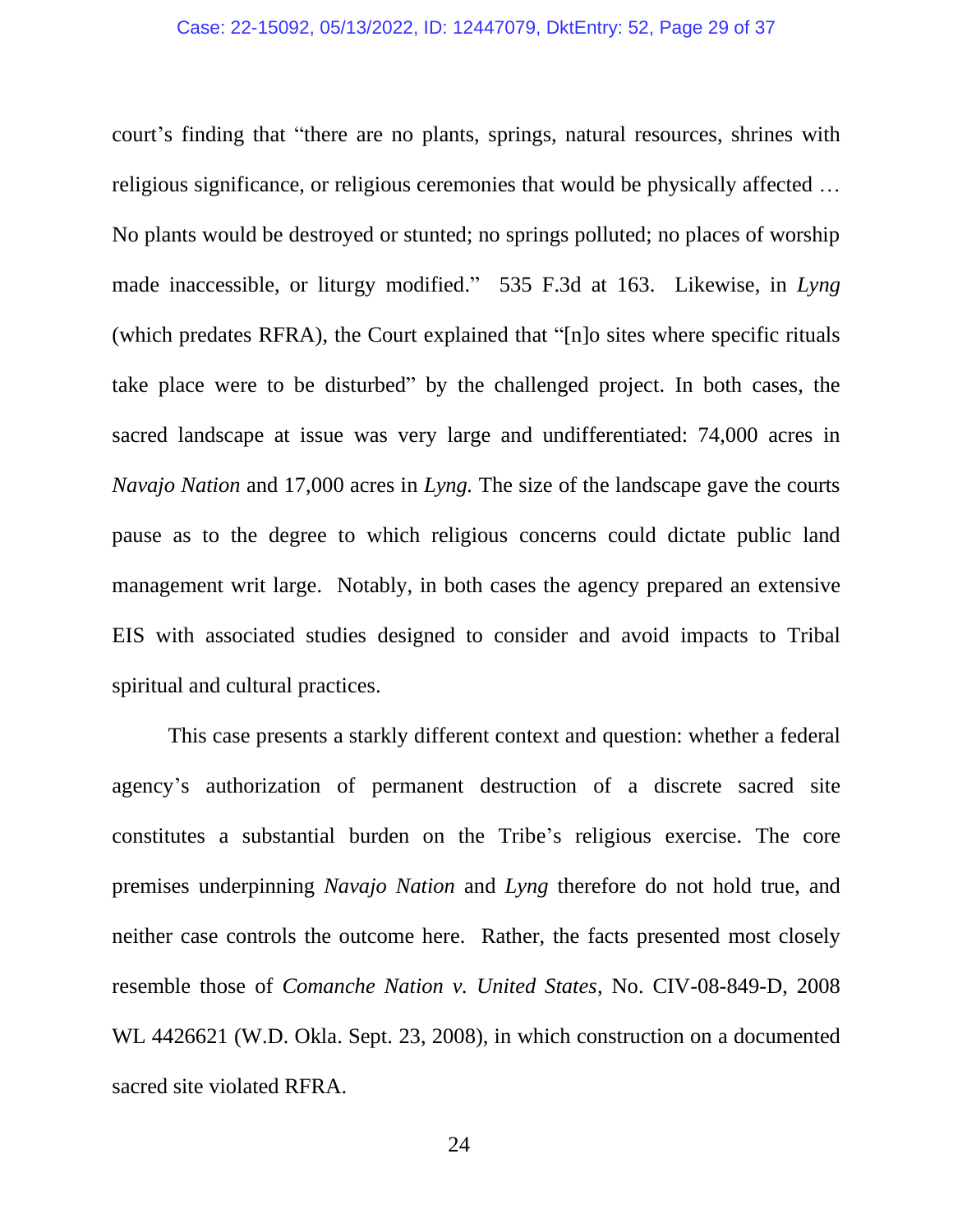Federal Appellees and Ormat take a narrow reading of *Navajo Nation*, under which government action must exactly fit the scenarios set forth in *Sherbert v*. *Verner*, 374 U.S. 398, 406 (1963) or *Thomas v. Review Bd. of the Ind. Employment Sec. Div.*, 450 U.S. 707, 717-18 (1981), to constitute a substantial burden under RFRA. This reading undermines the statutory text by rendering legal a wide variety of government actions that can substantially burden religious exercise. *See Hobby Lobby*, 573 U.S. at 706. Federal Appellees' narrow reading also makes no sense. Under their interpretation, the government could bulldoze a sacred site on federal public land and permanently preclude its use, and it would not "substantially burden" religious exercise. However, leaving that same site intact and charging a nominal fine for use would constitute a substantial burden. That illogical result cannot be the intent of Congress.

A line of cases interpreting the Religious Land Use and Institutionalized Persons Act ("RLUIPA"), 42 U.S.C. § 2000cc, are applicable here because the statutes feature nearly identical text and RLUIPA "imposes the same general test as RFRA but on a more limited category of governmental actions." *See Hobby Lobby Stores, Inc.*, 573 U.S. at 695. The cases are particularly instructive because they address churches and temples, discrete locations of worship similar to *Paumu*. "[A] place of worship . . . is at the very core of the free exercise of religion . . . [c]hurches and synagogues cannot function without a physical space adequate to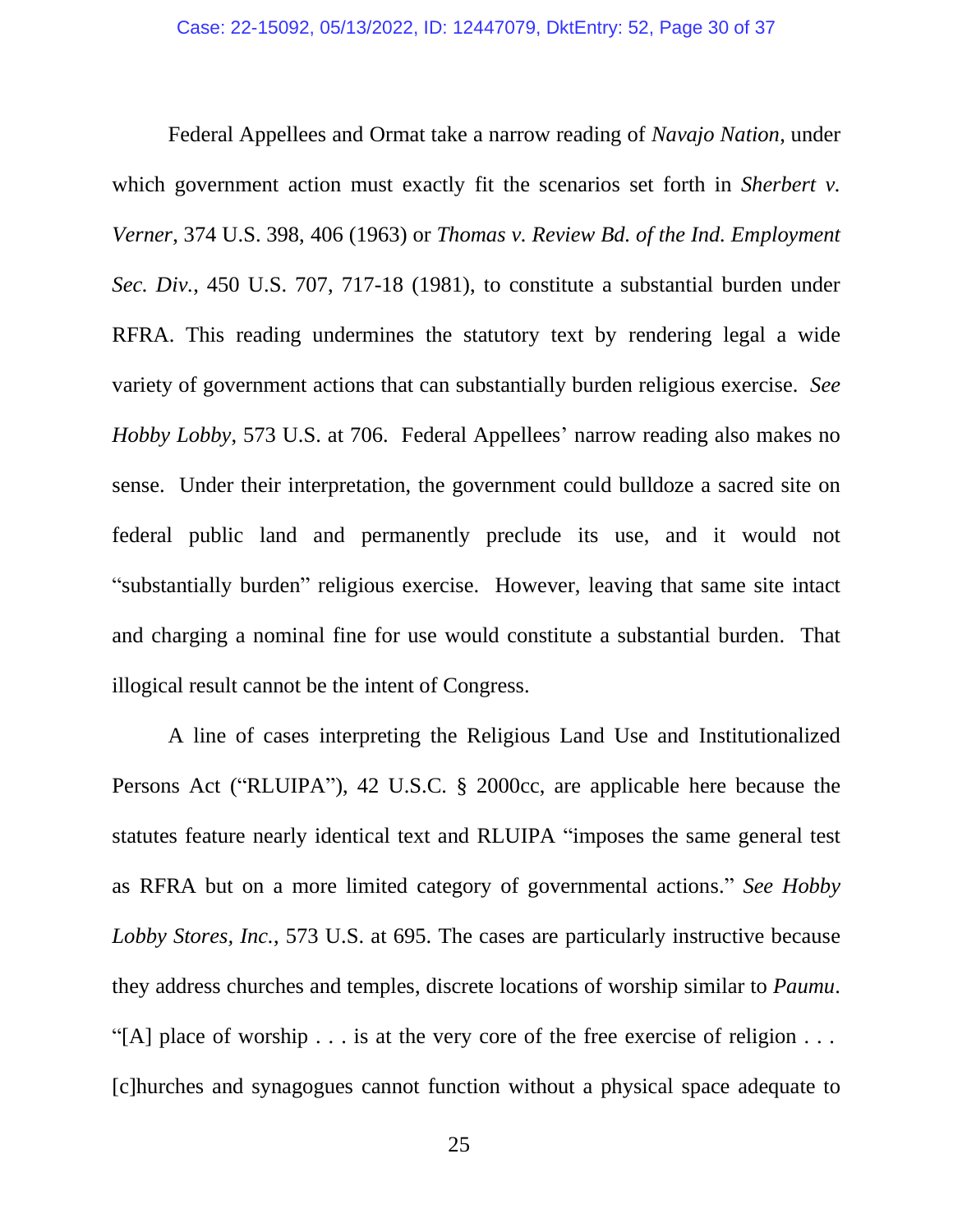their needs and consistent with their theological requirements." *Int'l Church of the Foursquare Gospel v. City of San Leandro*, 634 F.3d 1037, 1047 (9th Cir. 2011). While Ormat asserts that *Navajo Nation* precludes application of RLUIPA caselaw, the opposite is true—the case explained the difference between the application of the two statutes, and then assumes that the "substantial burden" standard is the same. *See Navajo Nation*, 535 F.3d at 1077.

In *International Church*, this Court defined "substantial burden" in the same manner as *Navajo Nation*, but provided further detail. Like *Navajo Nation*, the Court pointed to the coercion requirement of *Sherbert* and *Thomas*, but further provided that "a substantial burden on religious exercise must impose a significantly great restriction or onus upon such exercise. . . . A substantial burden exists where the governmental authority puts substantial pressure on an adherent to modify his behavior and to violate his beliefs." *Int'l Church*, 634 F.3d at 1045 (quotations omitted) (citing *San Jose Christian College v. City of Morgan Hill*, 360 F.3d 1024, 1034 (9th Cir. 2004) and *Guru Nanak Sikh Society v. City. of Sutter*, 456 F.3d 978, 988 (9th Cir. 2006)). Ultimately, this Court determined that "denial of space adequate to house all of the Church's operations" could constitute a substantial burden, even though the Church retained the ability to carry out at least some religious practices. *Int'l Church*, 634 F.3d at 1047. This accords with the Tenth Circuit in *Yellowbear v. Lampert*, 741 F.3d 48, 55 (10th Cir. 2014), ("It is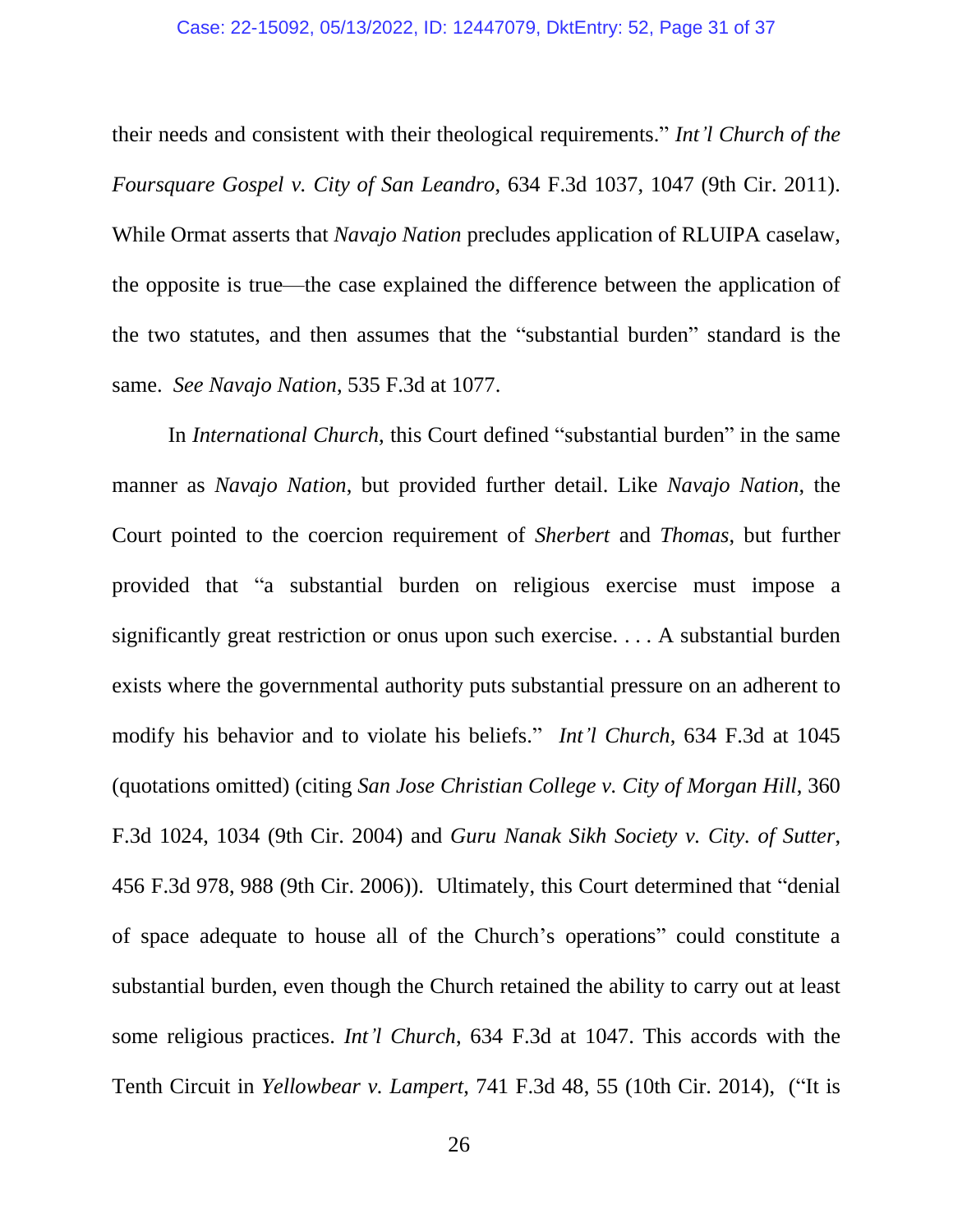#### Case: 22-15092, 05/13/2022, ID: 12447079, DktEntry: 52, Page 32 of 37

enough that the claimant is presented with a choice in which he faces considerable pressure to abandon the religious exercise at issue") and the Sixth Circuit in *Haight v. Thompson*, 763 F.3d 554, 565 (6th Cir. 2014) ("The greater restriction (barring access to the practice) includes the lesser one (substantially burdening the practice).").

The destruction of the Tribe's place of worship forces the Tribe to modify its spiritual practices and violate its beliefs by discontinuing ceremonies and practices. The Federal Appellees have not demonstrated that they have chosen the least restrictive means of fulfilling a compelling government interest, and therefore violated RFRA.

### **III. The Three Remaining Factors Support Issuance of a Preliminary Injunction for the Remainder of the Case**

The district court agreed that the Tribe and the Center will suffer irreparable harm. There is no appeal of that issue, and thus it is not subject to review here. *See Smith v. Marsh*, 194 F.3d 1045, 1052 (9th Cir. 1999). Nonetheless, Ormat and Federal Appellees attempt to minimize the harm suffered by the Tribe and Center by forecasting a speedy ruling on the merits and arguing that harm from construction is limited before then.

This approach is flawed for three reasons. First, the construction, associated disturbance, and presence of industrial infrastructure across 126 acres of the site and 48 miles of transmission line, 3-ER-0223, threatens the Dixie Valley toad, 3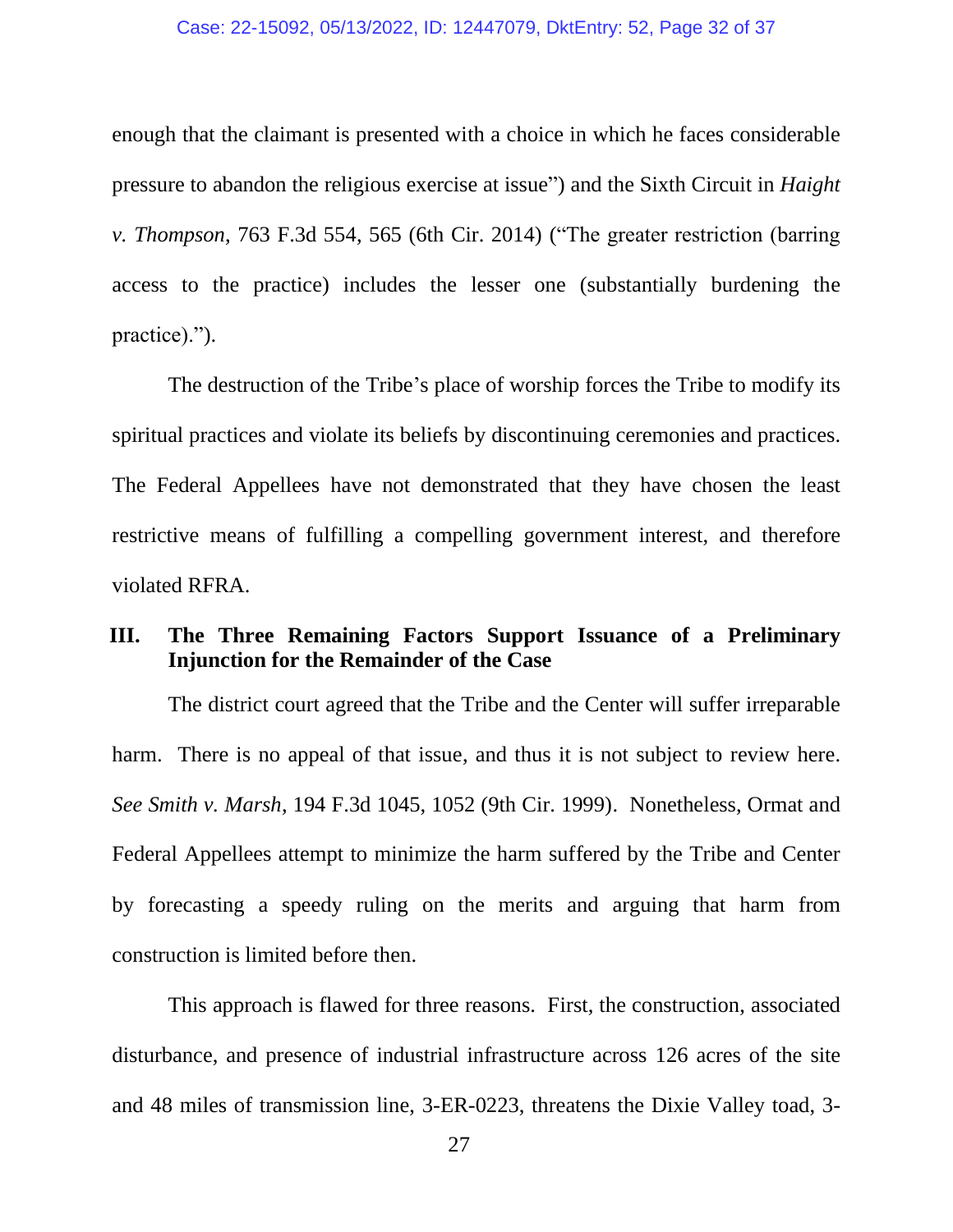ER-0344, and harms Tribal and Center members' ability to "view, experience, and utilize" an area in its undisturbed state, *All. For The Wild Rockies v. Cottrell*, 632 F.3d 1127, 1135 (9th Cir. 2011). Second, while the Center and Tribe support prompt resolution on the merits, when such a ruling may occur is unknown and could easily stretch into Project operations. Third, there is also harm imposed from the "real danger[s]" of "[b]ureaucratic rationalization" and "bureaucratic momentum." *N. Cheyenne Tribe v. Hodel*, 851 F.2d 1152, 1157 (9th Cir. 1988). As construction of Ormat's powerplant rapidly proceeds at Dixie Meadows, the harm then-Judge Breyer warned of in *Sierra Club v. Marsh*, 872 F.2d 497 (1st Cir. 1989), is coming to pass. Specifically:

[A]s time goes on, it will become ever more difficult to undo an improper decision (a decision that, in the presence of adequate environmental information, might have come out differently). The relevant agencies and the relevant interest groups . . . may become ever more committed to the action initially chosen. They may become ever more reluctant to spend the ever greater amounts of time, energy and money that would be needed to undo the earlier action and to embark upon a new and different course of action.

872 F.2d at 503.

Ormat and Federal Appellees' apparent intention to continue constructing the Project—and to invest ever-increasing amounts of time, labor, and resources even in the face of FWS's emergency listing, illustrates the real environmental harm that results from uninformed decisionmaking and bureaucratic inertia. *See id.*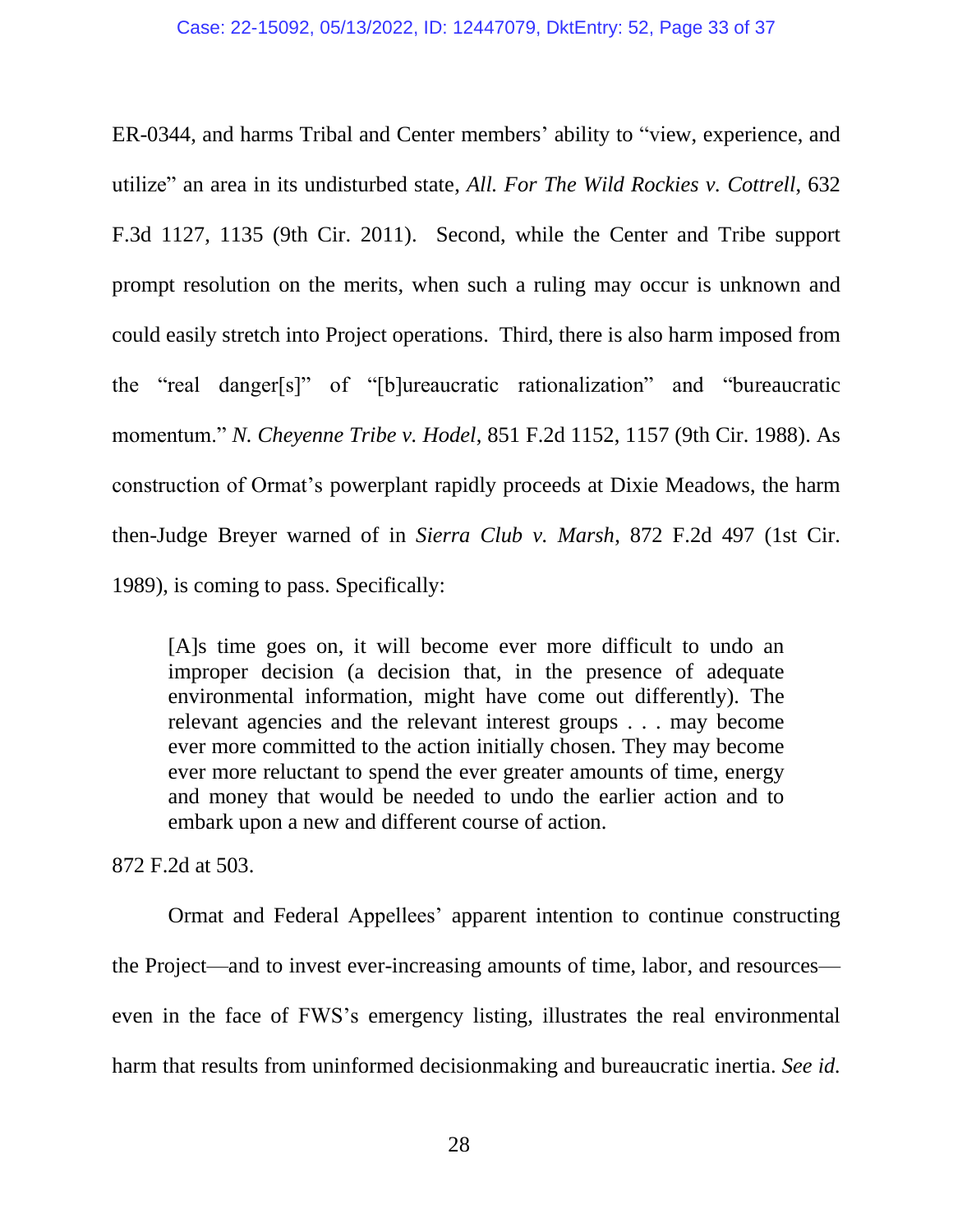#### Case: 22-15092, 05/13/2022, ID: 12447079, DktEntry: 52, Page 34 of 37

(noting that "the harm at stake in a NEPA violation is a harm to the environment, not merely to a legalistic 'procedure,' nor, for that matter, merely to psychological well-being"); *see also High Sierra Hikers Ass'n v. Blackwell*, 390 F.3d 630, 642 (9th Cir. 2004); *W. Watersheds Project v. Zinke*, 336 F. Supp. 3d 1204, 1241 (D. Idaho 2018) ("[A]n incomplete observance of environmental laws and procedure . . . aided by agency inertia, combine to create irreparable harm.").

With respect to balancing of the equities and the public interest, Ormat's arguments are inconsistent. On the one hand, the company asserts that there is a great public need and interest in production of renewable energy and that the Project is essential. On the other hand, Ormat claims that if faced with a minor delay necessary to comply with applicable law, it may walk away from an alleged \$68 million and abandon the Project. This appears to be a pressure tactic. If the energy is truly needed, as Ormat asserts, the only harm to the company is limited delay.

While Ormat makes much of potential decreases in energy prices, future energy prices are speculative and change dramatically based on global factors such as war and inflation. "Because Defendants' complained-of public interest harm is speculative, and Plaintiff's complained-of public interest harm appears concrete and likely, this factor tips in favor of injunctive relief." *DriveWealth, LLC v. Elec.*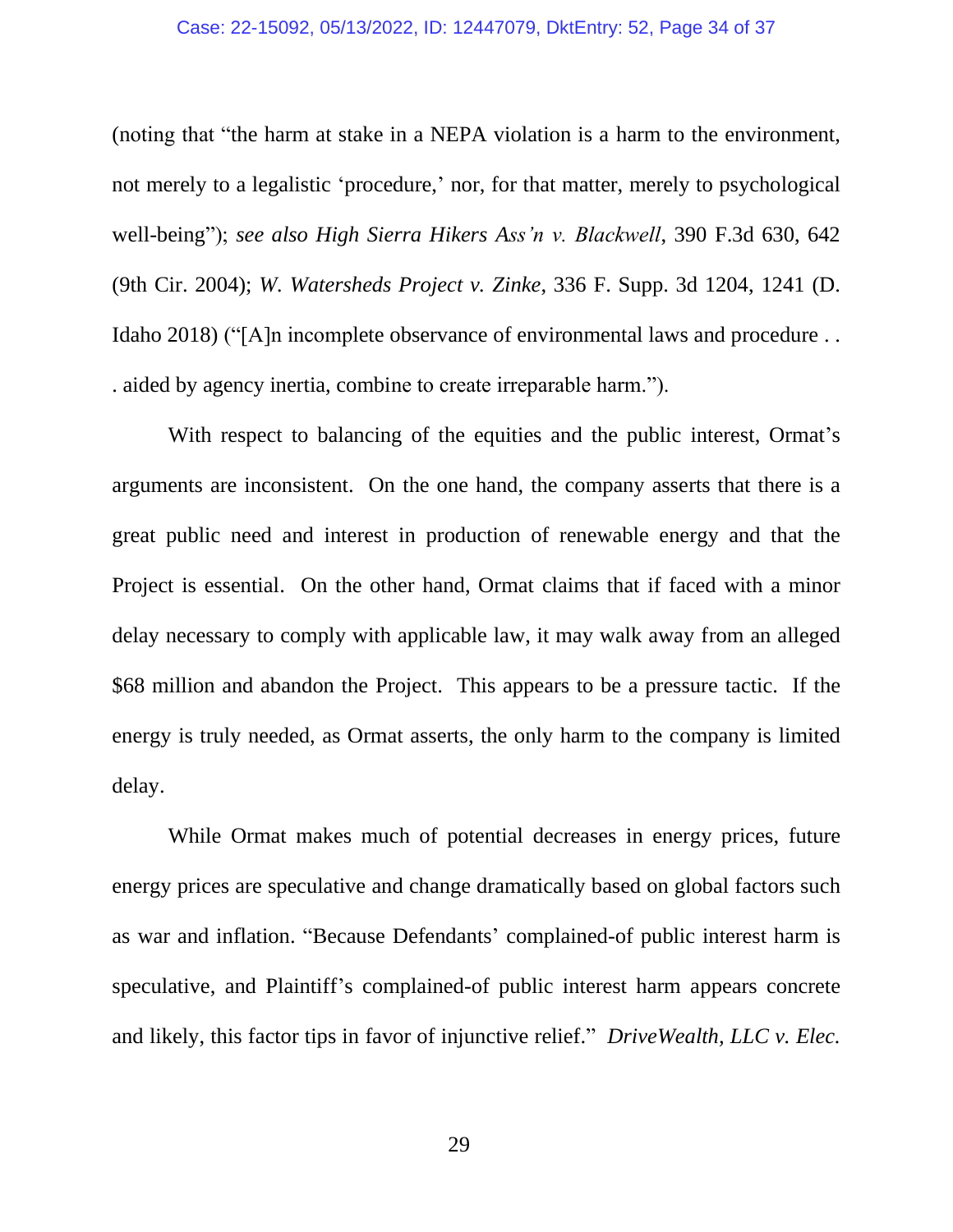*Transaction Clearing, Inc.*, No. CV 19-10550-DMG (Ex), 2019 U.S. Dist. LEXIS 229236, at \*16 (C.D. Cal. Dec. 23, 2019).

Finally, the Federal Appellees assert that all harm will be remediated, and thus this case is unlike logging or other environmental injuries. In actuality, the permit term with renewals may be up to 90 years, 3-ER-0208, the prospect of fully recovering the fragile high dessert is doubtful, and remediation would not undo the decades of harm suffered by the toad and the Tribe.

## **CONCLUSION**

An injunction pending resolution on the merits is necessary and warranted. Respectfully submitted this 13th day of May, 2022.

> */s/* Scott Lake Scott Lake Center for Biological Diversity P.O. Box 6205 Reno, NV 89513 (802) 299-7495 slake@biologicaldiversity.org

*Attorney for Plaintiff-Appellee Center for Biological Diversity*

*/s/* Wyatt Golding Wyatt Golding Ziontz Chestnut 2101 Fourth Ave, Suite 1230 Seattle, WA 98121 Phone: (206) 480-1230 wgolding@ziontzchestnut.com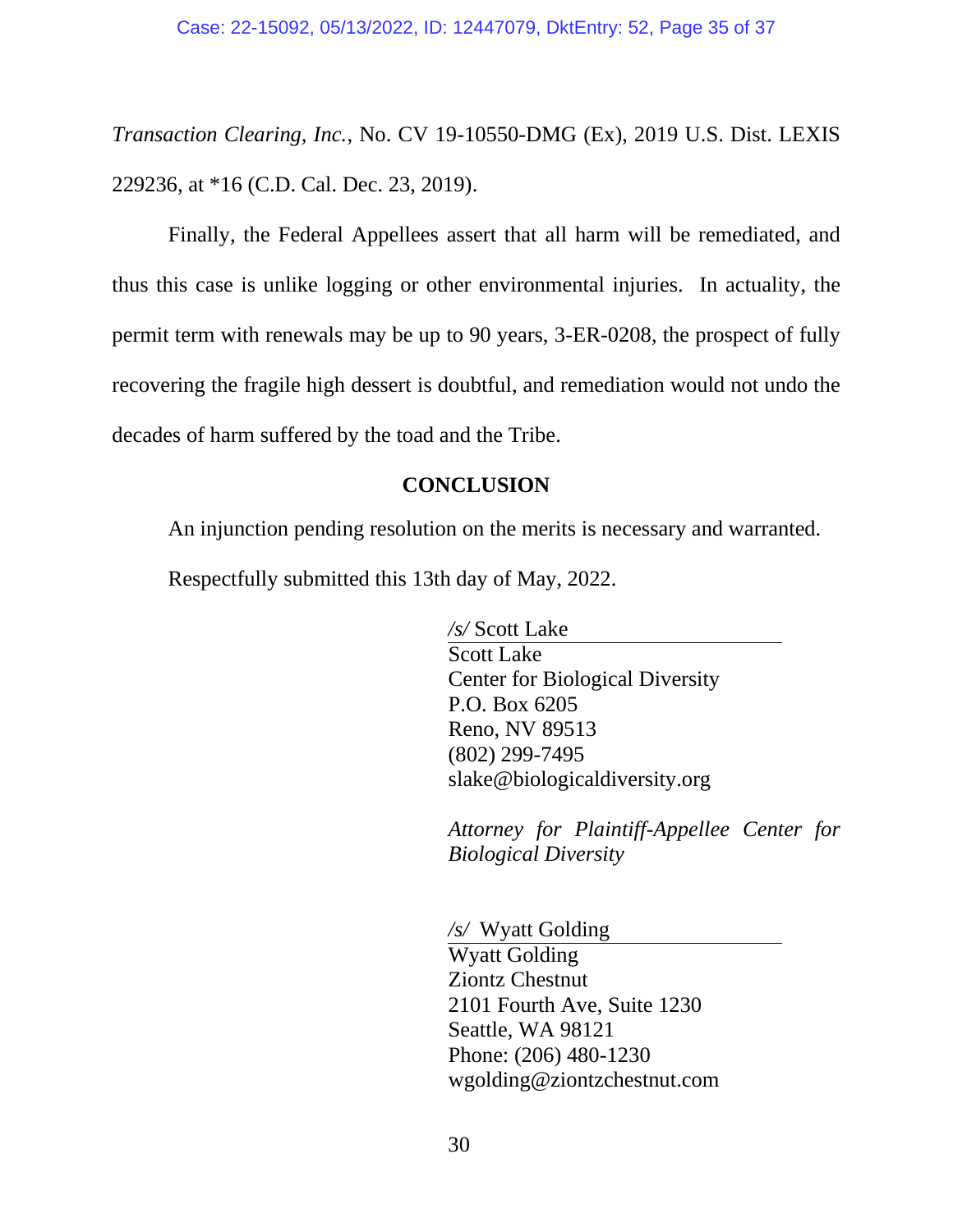Case: 22-15092, 05/13/2022, ID: 12447079, DktEntry: 52, Page 36 of 37

Gordon H. DePaoli Woodburn & Wedge 6100 Neil Road Reno, NV 89511 (775) 688-3010 gdepaoli@woodburnandwedge.com

*Attorneys for Plaintiff-Appellee Fallon Paiute-Shoshone Tribe*